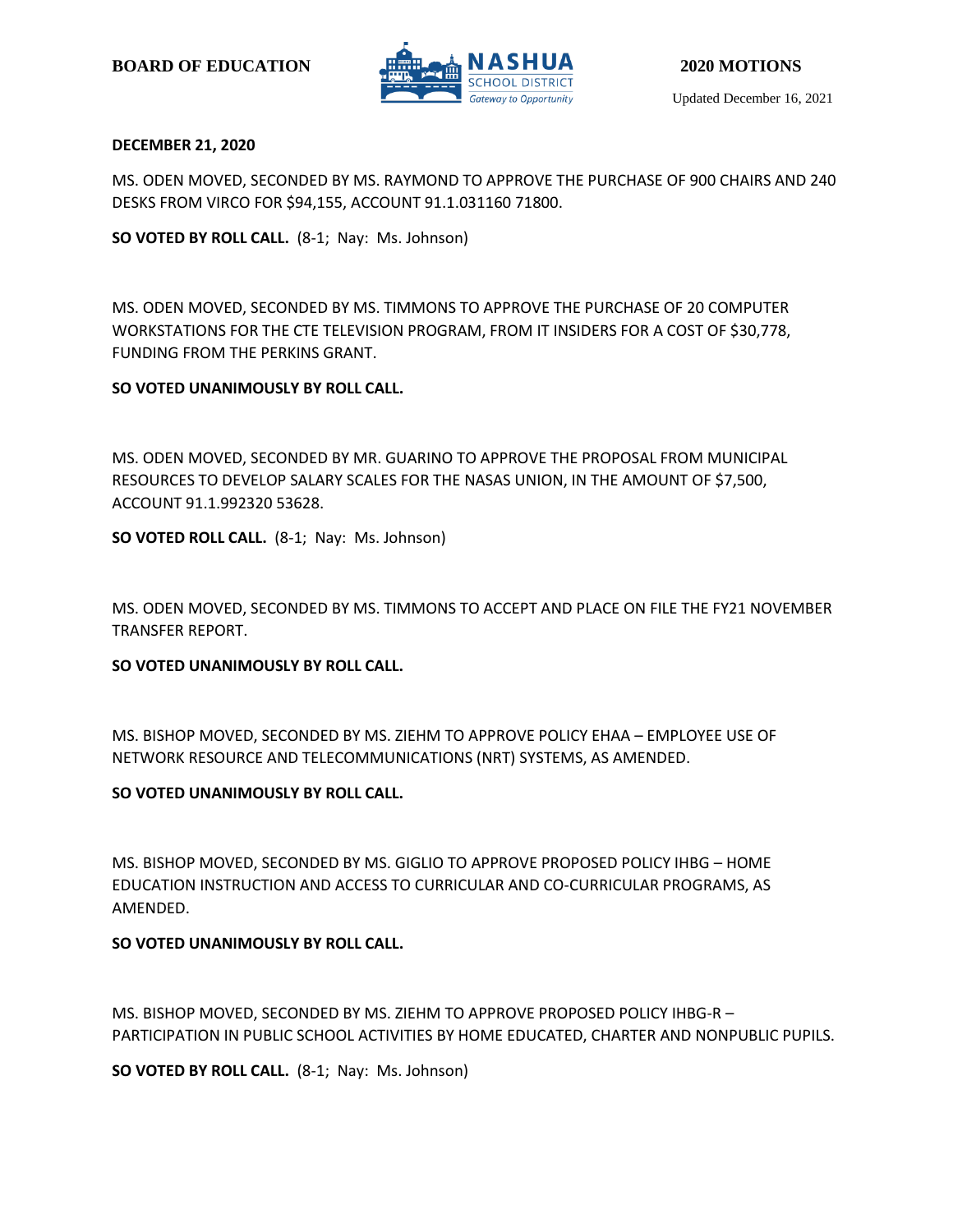MS. BROWN MOVED, SECONDED BY MR. GUARINO TO APPROVE THE HIGH SCHOOL PROGRAM OF STUDIES FOR THE 2021-2022 SCHOOL YEAR.

**SO VOTED BY ROLL CALL.** (8-1; Nay: Ms. Johnson)

MS. BROWN MOVED, SECONDED BY MS. TIMMONS TO APPROVE THE PROJECT AWARE GRANT IN THE AMOUNT OF \$38,770.

**SO VOTED UNANIMOUSLY BY ROLL CALL.**

MS. TIMMONS MOVED, SECONDED BY MS. GIGLIO TO APPROVE THE REVISED PERSONNEL RECOMMENDATIONS DATED DECEMBER 21, 2020, AS PRESENTED.

#### **SO VOTED UNANIMOUSLY BY ROLL CALL.**

MS. TIMMONS MOVED, SECONDED BY MS. ODEN TO APPROVE ROCIO GAGNE, ASSISTANT PRINCIPAL, LEDGE STREET ELEMENTARY SCHOOL, FOR THE 2020-2021 SCHOOL YEAR, AT AN ANNUAL SALARY OF \$73,500.

#### **SO VOTED UNANIMOUSLY BY ROLL CALL.**

MS. TIMMONS MOVED, SECONDED BY MS. RAYMOND TO MEET VIRTUALLY ON THE JANUARY 4TH BOE MEETING, AND THEN DISCUSS FUTURE MEETINGS AT THAT TIME.

**SO VOTED BY ROLL CALL.** (7-2; Nay: Ms. Ziehm, Ms. Brown)

MS. BROWN MOVED, SECONDED BY MS. JOHNSON TO FORM A COMMITTEE TO PERFORM A NATIONAL SEARCH, TO BEGIN THE PROCESS OF HIRING THE NEXT SUPERINTENDENT.

**SO VOTED BY ROLL CALL.** (5-4; Nay: Mr. Guarino, Ms. Ziehm, Ms. Giglio, Ms. Timmons)

#### **NOVEMBER 30, 2020**

MS. GIGLIO MOVED, SECONDED BY MS. BISHOP TO APPROVE THE PRINCIPAL'S REVISED CALENDAR FOR DECEMER 2020 THROUGH FEBRUARY 1, 2021.

**SO VOTED BY ROLL CALL.** (8-1; Nay: Ms. Johnson)

MS. BROWN MOVED, SECONDED BY MR. GUARINO TO APPROVE THE UPDATED WINTER ATHLETICS PLAN DATED 11/30/20, AS PRESENTED BY MS. GINGRAS.

**SO VOTED BY ROLL CALL.** (8-1; Nay: Ms. Bishop)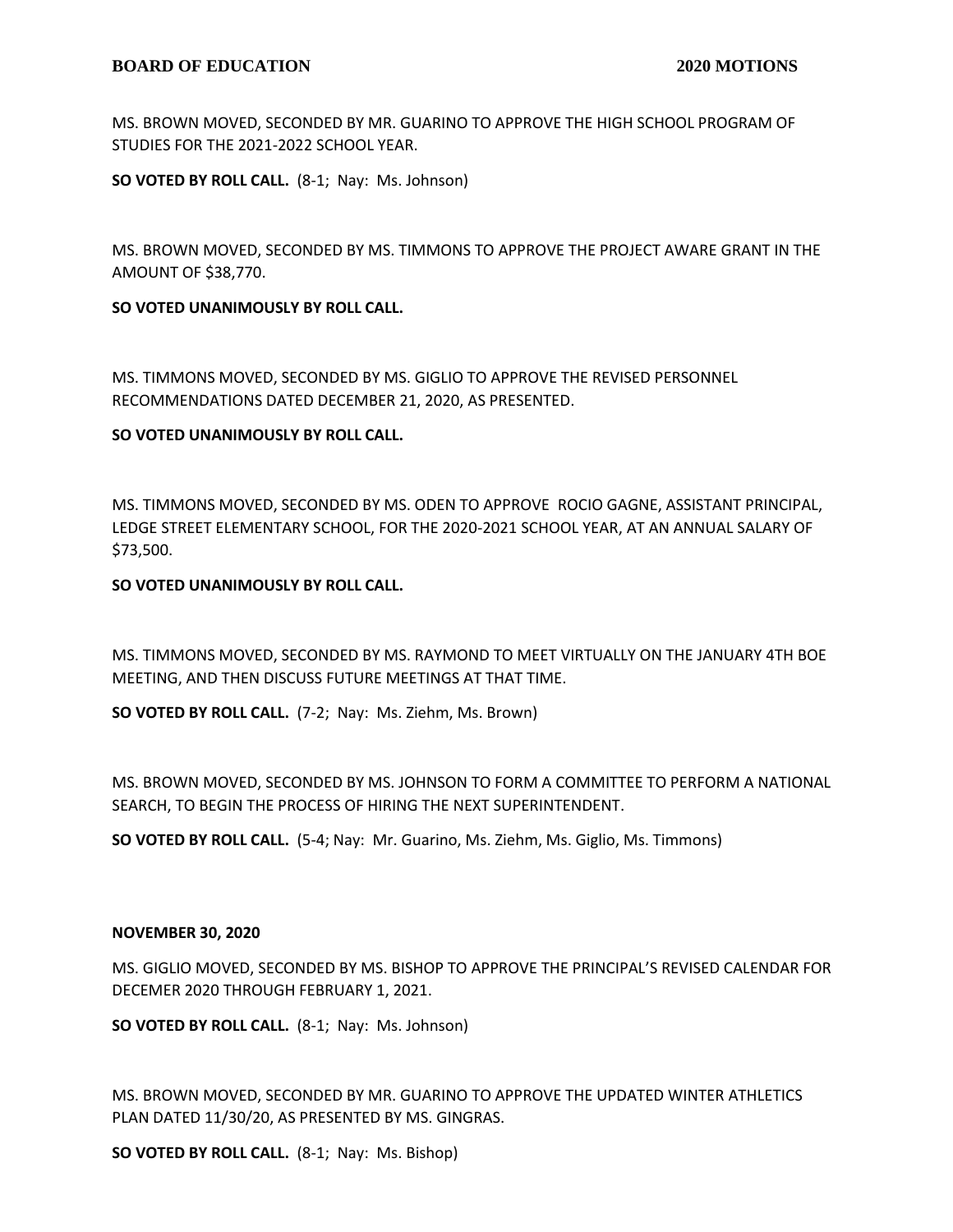MS. ZIEHM MOVED, SECONDED BY MS. RAYMOND TO SUSPEND POLICY JJJA – ATHLETIC ELIGIBILITY THROUGH THE REMAINDER OF THE 2020-2021 SCHOOL YEAR. ALL STUDENTS WHO PASS 50% OF THEIR CLASSES, ASSUMING A FULL COURSE LOAD, WILL BE ELIGIBLE TO COMPETE IN INTERSCHOLASTIC ATHLETICS FOR ANY OF THE MIDDLE OR HIGH SCHOOLS.

**SO VOTED BY ROLL CALL.** (7-2; Nay: Ms. Johnson, Ms. Brown)

MS. ODEN MOVED, SECONDED BY MR. GUARINO TO APPROVE \$92,917 FOR THE PURCHASE OF 1,402 CHAIRS FOR NHS NORTH, ACCOUNT 91.1.04116 71800.

**SO VOTED BY ROLL CALL.** (8-1; Nay: Ms. Johnson)

MS. ODEN MOVED, SECONDED BY MR. GUARINO TO APPROVE AND SEND THE \$1,560,000 FY22 DEFERRED MAINTENANCE PLAN TO THE CAPITAL IMPROVEMENTS COMMITTEE.

# **SO VOTED UNAIMOUSLY BY ROLL CALL.**

MS. ODEN MOVED, SECONDED BY MR. GUARINO TO APPROVE THE COMMUNICATIONS AUDIT, NOT TO EXCEED \$6,000 AND WITH NO FORMAL PRESENTATION, ACCOUNT 91.1.01.2320 53628.

**SO VOTED BY ROLL CALL.** (8-1; Nay: Ms. Johnson)

MS. BISHOP MOVED, SECONDED BY MS. ZIEHM TO APPROVE POLICY JLCG – EXCLUSION STUDENTS FROM SCHOOL FOR ILLNESS, AS AMENDED.

# **SO VOTED UNANIMOUSLY BY ROLL CALL.**

MS. BISHOP MOVED, SECONDED BY MS. ZIEHM TO APPROVE POLICY JLCG-R – GENERAL RECOMMENDATIONS FOR EXCLUSIONS OF STUDENTS FROM SCHOOL FOR ILLNESS, AS PRESENTED.

# **SO VOTED UNANIMOUSLY BY ROLL CALL.**

MS. BISHOP MOVED, SECONDED BY MS. ZIEHM TO RESCIND POLICY JLCC – COMMUNICABLE DISEASES.

# **SO VOTED UNANIMOUSLY BY ROLL CALL.**

MS. BROWN MOVED, SECONDED BY MS. RAYMOND TO APPROVE THE DATA MATRICES FROM THE NEW HAMPSHIRE DEPARTMENT OF HEALTH – DETERMINING THE LEVEL OF COVID-19 SCHOOL IMPACT AND THE DECISION MATRIX FOR TRANSITIONING BETWEEN METHODS OF INSTRUCTION FOR THE NASHUA SCHOOL DISTRICT.

**SO VOTED BY ROLL CALL.** (8-1; Nay: Ms. Johnson)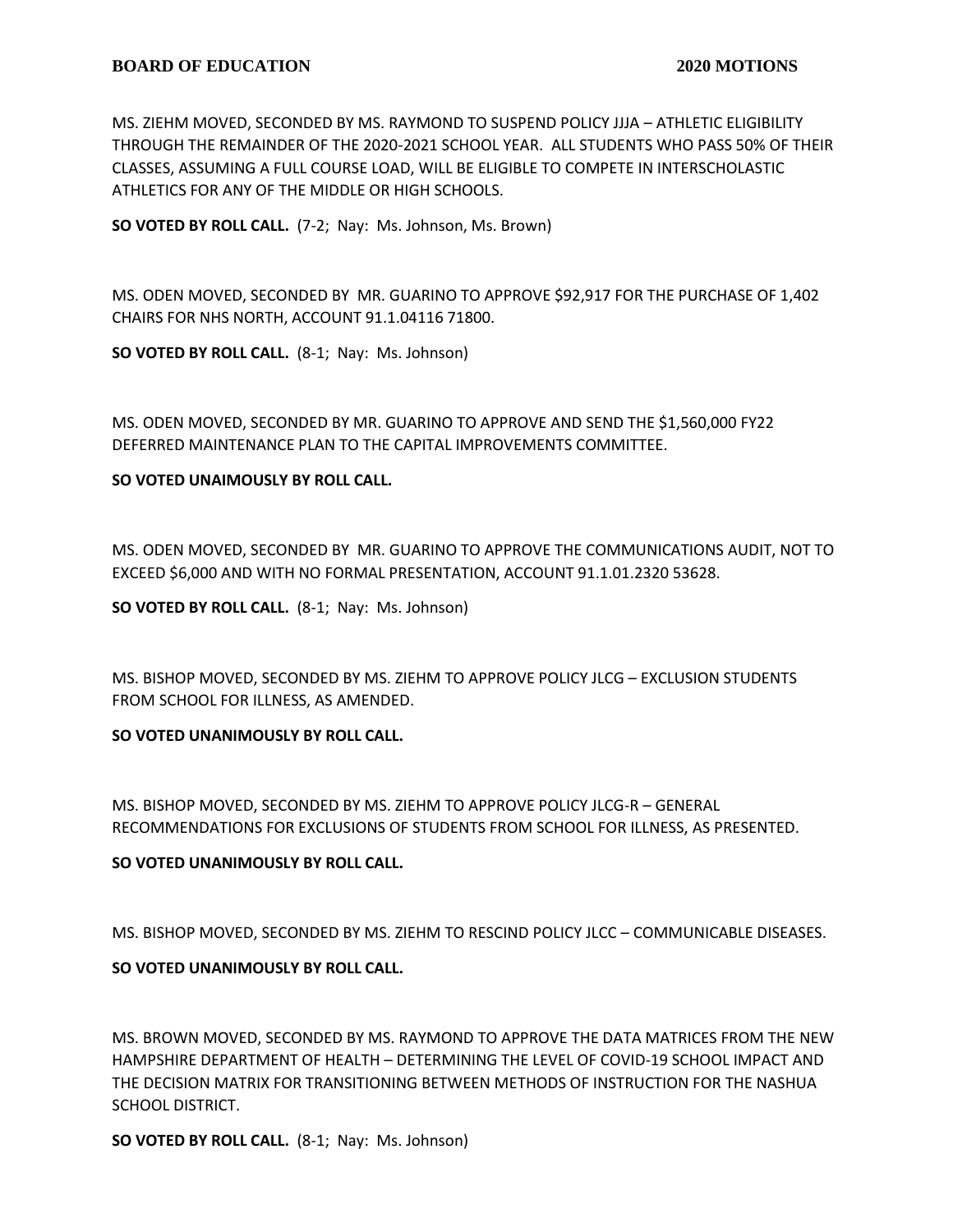MS. ODEN MOVED, SECONDED BY MS. GIGLIO TO APPROVE THE REVISED PERSONNEL RECOMMENDATIONS DATED NOVEMBER 30, 2020 AS PRESENTED.

# **SO VOTED UNANIMOUSLY BY ROLL CALL.**

MS. ODEN MOVED, SECONDED BY MS. GIGLIO TO APPROVE MATTHEW POSKA, AS PRINCIPAL OF ELM STREET MIDDLE SCHOOL, FOR THE 2020-2021 SCHOOL YEAR, AT AN ANNUAL SALARY OF \$107,300.

# **SO VOTED UNANIMOUSLY BY ROLL CALL.**

MS. BISHOP MOVED, SECONDED BY MS. GIGLIO TO ACCEPT THE "NO KID HUNGRY FOUNDATION" GRANT AWARD, IN THE AMOUNT OF \$3,500.

# **SO VOTED UNANIMOUSLY BY ROLL CALL.**

MR. GUARINO MOVED, SECONDED BY MS. ZIEHM TO AMEND THE MOTION TO ALSO INCLUDE A MEMBER OF NASHUA COMMUNITY CONVERSATION ON RACE AND JUSTICE, OR THE NAACP.

# **SO VOTED UNANIMOUSLY BY ROLL CALL.**

MS. BROWN MOVED, SECONDED BY MS. TIMMONS TO NOMINATE MR. GUARINO AS BOE CHAIR AND MS. GIGLIO AS BOE ALTERNATE ON THE DISTRICT'S REDISTRICTING TASK FORCE, AND TO ALSO INCLUDE A MEMBER OF NASHUA COMMUNITY CONVERSATION ON RACE AND JUSTICE, OR THE NAACP.

# **SO VOTED UNANIMOUSLY BY ROLL CALL.**

MS. ZIEHM MOVED, SECONDED BY MS. BISHOP TO APPROVE THE DISTRICT'S REDISTRICTING TASK FORCE WITH THE MAKEUP WE DISCUSSED THIS EVENING.

# **SO VOTED UNANIMOUSLY BY ROLL CALL.**

# **NOVEMBER 9, 2020**

MS. BISHOP MOVED, SECONDED BY MS. ZIEHM TO APPROVE POLICY JLDBB – SUICIDE PREVENTION AND RESPONSE, AS PRESENTED.

# **SO VOTED UNANIMOUSLY BY ROLL CALL.**

MS. TIMMONS MOVED, SECONDED BY MS. ODEN TO APPROVE THE PERSONNEL RECOMMENDATIONS DATED NOVEMBER 9, 2020, OMITTING ITEMS #1 AND #2.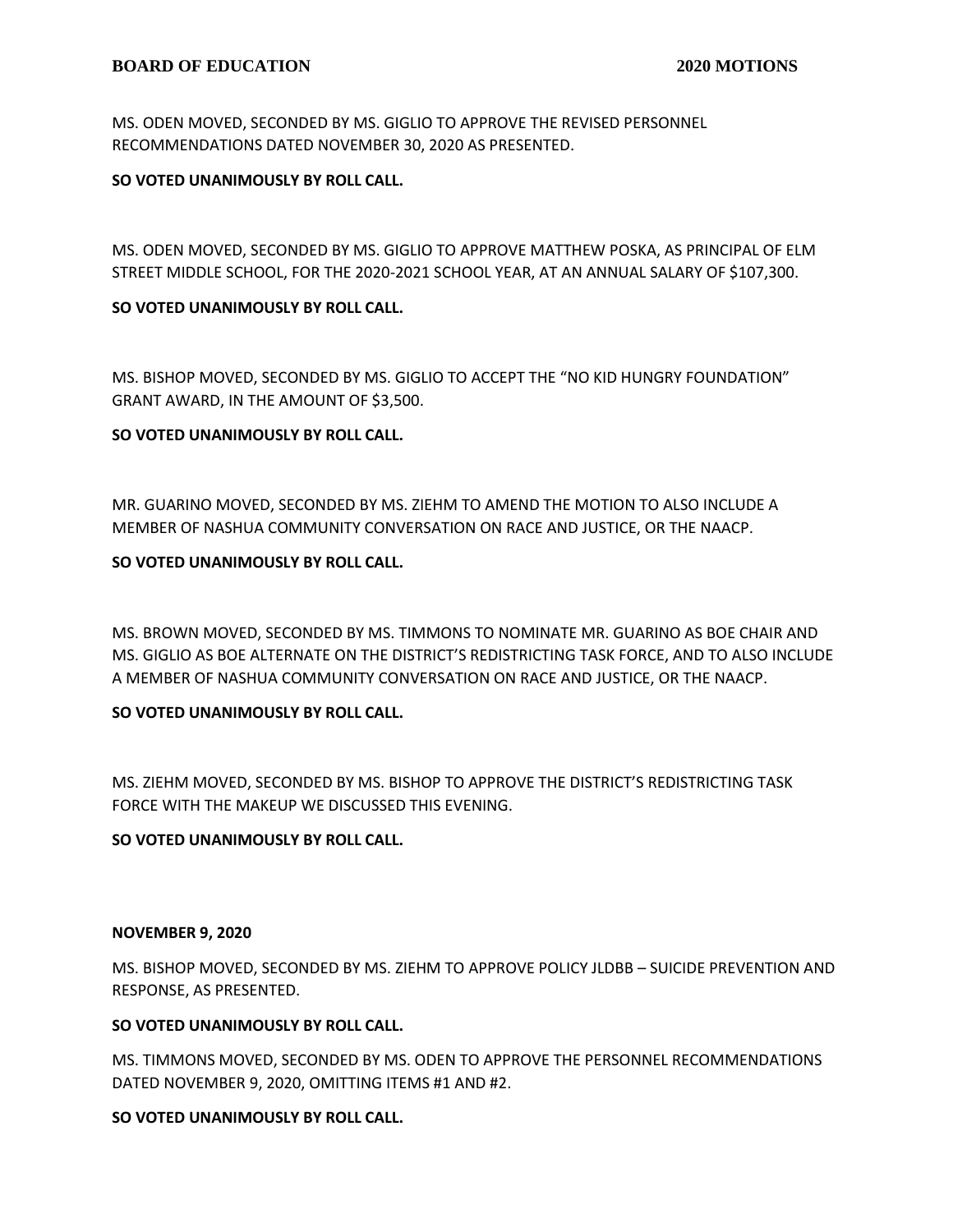MS. TIMMONS MOVED, SECONDED BY MS. ODEN TO DENY THE REQUESTS FOR EXTENDED LEAVE FOR CHILDCARE REARING UNTIL FURTHER NOTICE, AND UNTIL THEY FALL UNDER CHILD REARING IN ARTICLE 6:10-D IN THE TEACHERS' CONTRACT FOR LEAVE WITHIN THE FIRST 2 YEARS OF THE CHILD'S LIFE.

# **SO VOTED UNANIMOUSLY BY ROLL CALL.**

MS. JOHNSON MOVED, SECONDED BY MS. BISHOP TO SEND THE PRINCIPAL'S CALENDAR AND THE HYBRID CALENDER TO THE CURRICULUM COMMITTEE FOR DISCUSSION.

**SO VOTED BY ROLL CALL.** (5-4; Nay: Mr. Guarino, Ms. Ziehm, Ms. Giglio, Ms. Timmons)

MS. BROWN MOVED, SECONDED BY MS. BISHOP TO APPROVE THE PRINCIPALS' CALENDAR THROUGH DECEMBER 14, 2020.

#### **SO VOTED UNANIMOUSLY BY ROLL CALL.**

MS. ODEN MOVED, SECONDED BY MS. GIGLIO TO ACCEPT THE NEW ENGLAND PATRIOTS CHARITABLE GRANT AWARD, IN THE AMOUNT OF \$10,000 TO SUPPORT HEALTHY EATING AND PHYSICAL ACTIVITY INITIATIVES.

#### **SO VOTED UNANIMOUSLY BY ROLL CALL.**

#### **NOVEMBER 5, 2020**

MS. TIMMONS MOVED, SECONDED BY MS. GIGLIO TO APPROVE SPENDING \$2,156,000 FROM THE SUPPLEMENTAL PUBLIC SCHOOL RESPONSE FUND, ON THE ITEMS PRESENTED BY MR. DONOVAN TONIGHT AT THE 11/5/20 SPECIAL BOE MEETING.

#### **SO VOTED UNANIMOUSLY BY ROLL CALL.**

#### **OCTOBER 13, 2020**

MS. GIGLIO MOVED, SECONDED BY MS. TIMMONS TO ACCEPT THE GRANT OF \$46,800 FROM THE NEW HAMPSHIRE CHARITABLE FOUNDATION'S DAVID M. BROOKS FUND, TO STRENGTHEN AND ENCOURAGE STUDENT PARTICIAPTION IN THE SCHOOL DISTRICT'S MUSIC PROGRAM.

#### **SO VOTED UNANIMOUSLY BY ROLL CALL.**

MS. TIMMONS MOVED, SECONDED BY MS. ODEN TO APPROVE THE REVISED PERSONNEL RECOMMENDATIONS DATED OCTOBER 13, 2020, WITH THE OMISSION OF #1 AND APPROVING #2-15.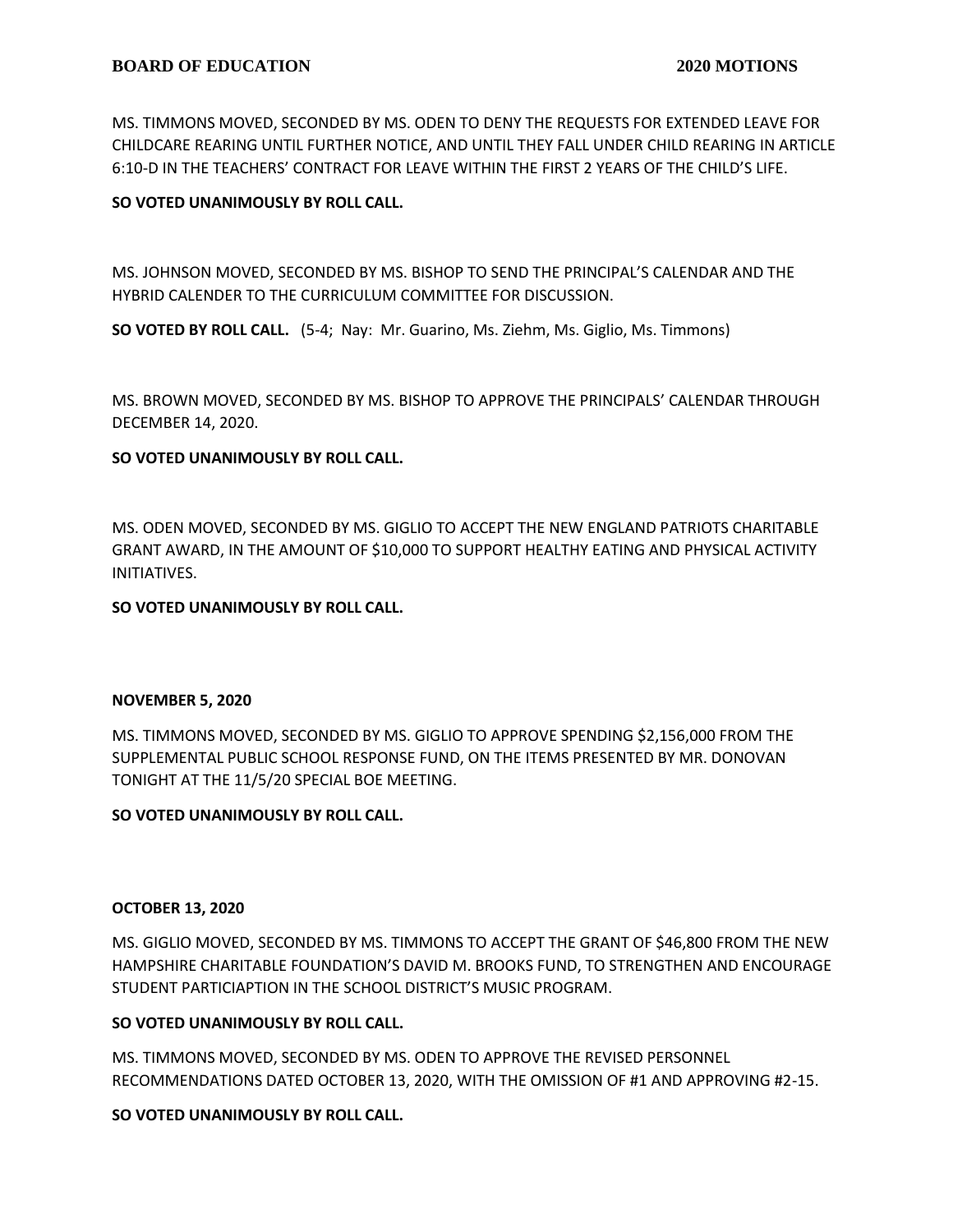MS. BROWN MOVED, SECONDED BY MS. RAYMOND TO DIRECT THE SUPERINTENDENT TO SEND JOB DESCRIPTIONS AND POSSIBLE FUNDING OPTIONS FOR THE NEW POSITIONS HE LISTED, AND FOR A NEW TEMPORARY HR POSITION FOR THE 2020-2021 SCHOOL YEAR, TO THE FINANCE & OPERATIONS COMMITTEE.

# **SO VOTED UNANIMOUSLY BY ROLL CALL**.

MS. BROWN MOVED, SECONDED BY MS. GIGLIO TO CREATE A PANDEMIC EDUCATION COMMITTEE CONSISTING OF 3 BOARD MEMBERS AND 1 ADMINISTRATOR, TO REVIEW AND RECOMMEND TO THE BOARD, A REMOTE HYBRID LEARNING PLAN DURING THE PANDEMIC, WITH THE AUTHORITY TO CREATE SUB-COMMITTEES AND TASK FORCES.

**SO VOTED BY ROLL CALL.** (6-2; Nay: Mr. Guarino, Ms. Timmons)

#### **SEPTEMBER 28, 2020**

MS. RAYMOND MOVED, SECONDED BY MS. GIGLIO TO RECONSIDER THE PRIOR VOTE TO MEET IN PUBLIC FOR OUR BOARD MEETINGS.

**Motion Fails by roll call.** (4-4; No: Ms. Johnson, Ms. Bishop, Ms. Brown, Ms. Oden)

MR. GUARINO MOVED, SECONDED BY MS. TIMMONS TO POSTPONE MEETING IN PUBLIC, UNTIL NOVEMBER 1, 2020 AND ALLOW PUBLIC AND NTU COMMENTS.

**SO VOTED BY ROLL CALL VOTE.** (5-3; Nay: Ms. Johnson, Ms. Brown, Ms. Oden)

MS. RAYMOND MOVED, SECONDED BY MR. GUARINO TO AUTHORIZE THE SCHOOL CONSTRUCTION MANAGERS TO ACCELERATE THEIR TIMELINE FOR WORK AT FAIRGROUNDS MIDDLE SCHOOL.

**Motion Fails by roll call.** (3-5; Yes: Ms. Guarino, Ms. Giglio, Ms. Timmons)

# **SEPTEMBER 16, 2020**

MS. JOHNSON MOVED, SECONDED BY MS. RAYMOND TO AMEND THE MOTION, TO ADD THAT WE WILL REVIEW THIS AFTER 6 MONTHS.

**SO VOTED BY ROLL CALL**. (5-4; Nay: Mr. Guarino, Ms. Ziehm, Ms. Oden, Ms. Timmons)

MS. BROWN MOVED, SECONDED BY MS. BISHOP TO ACCEPT THE PROPOSAL PUT FORTH ON SEPTEMBER 10, 2020 BY MR. DONOVAN TO INCREASE THE DAILY RATE OF SUBSTITUTE PAY, TO A NEW RATE OF \$115.00 PER DAY; AND TO MOVE THE GRACE PERIOD OF 20 DAYS BETWEEN THE LONG-TERM SUB PAY AND THE EXTENDED DAY DOWN TO ZERO, AND START PAYING THEM THE LONG-TERM SUB PAY AT \$175 PER DAY, FROM DAY ONE; AND REVIEW THIS IN 6 MONTHS.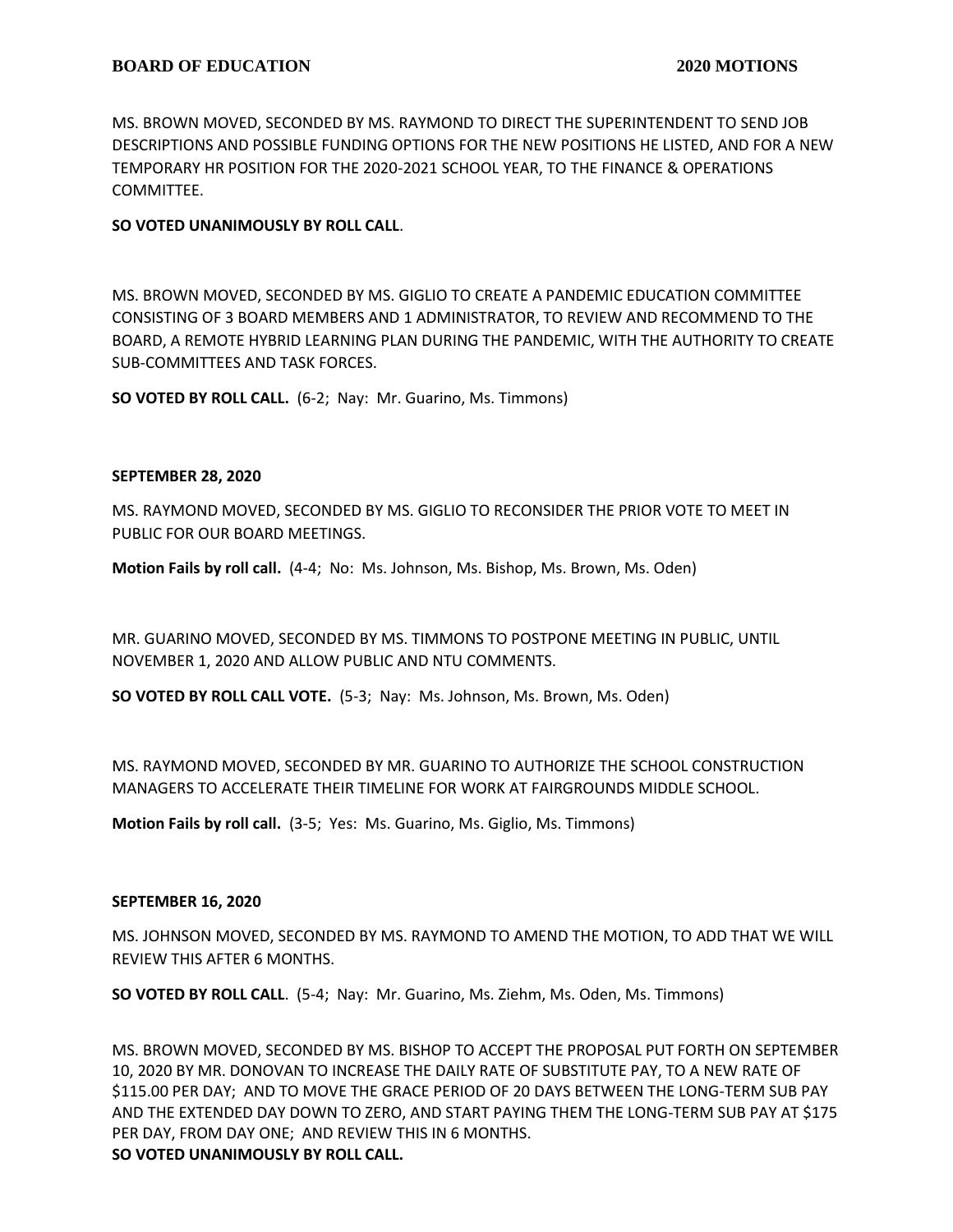MS. RAYMOND MOVED, SECONDED BY MS. ODEN TO HAVE NSD ADMINISTRATION WORK WITH OUR CTE SENDING AND RECEIVING SCHOOL DISTRICTS TO ESTABLISH A HYBRID PLAN FOR CTE CLASSES, THAT MEETS NSD REQUIREMENTS AND THEIRS.

# **SO VOTED UNANIMOUSLY BY ROLL CALL.**

MS. RAYMOND MOVED, SECONDED BY MS. BISHOP TO MODIFY THE HYBRID LEARNING PLAN TO MAKE RETURN TO SCHOOL DEPENDENT ON STAFFING, EPIDEMIOLOGY, AND PPE AVAILABILITY.

**SO VOTED BY ROLL CALL.** (7-2; Nay: Ms. Johnson, Ms. Brown)

MS. BISHOP MOVED, SECONDED BY MS. GIGLIO TO APPROVE THE TIMELINE PRESENTED THIS EVENING BY DR. MOSLEY, FOR BEGINNING HYBRID SCHOOLING

ON A STAGGERED BASIS, BY NEEDS AND GRADE LEVEL.

**SO VOTED BY ROLL CALL.** (8-1; Nay: Ms. Brown)

MR. GUARINO MOVED, SECONDED BY MS. ZIEHM TO APPROVE THE UPDATES TO THE REMOTE LEARNING HANDBOOK, DATED 9/16/20.

**SO VOTED BY ROLL CALL.** (8-1; Nay: Ms. Oden)

MS. ODEN MOVED, SECONDED BY MS. GIGLIO TO APPROVE THE REQUEST TO WAIVE THE PARKING FEES FOR THE HIGH SCHOOL STUDENTS FOR SEMESTER 1 OF THE 2020-2021 SCHOOL YEAR.

# **SO VOTED UNANIMOUSLY BY ROLL CALL.**

MS. ODEN MOVED, SECONDED BY MS. RAYMOND TO ACCEPT THE QUARTERLY CREDIT CARD REPORT

# **SO VOTED UNANIMOUSLY BY ROLL CALL.**

MS. ODEN MOVED, SECONDED BY MS. GIGLIO TO ACCEPT THE DONATION FROM NATIONWIDE FOR 240 GALLONS OF MICRO-CIDE, 740 QUARTS OF HAND SPRAY, 250 INFRARED THERMOMETERS, AND 4000 N95 FACE MASKS.

# **SO VOTED UNANIMOUSLY BY ROLL CALL.**

MS. ODEN MOVED, SECONDED BY MS. RAYMOND TO ACCEPT THE FY21 AUGUST TRANSFER REPORT.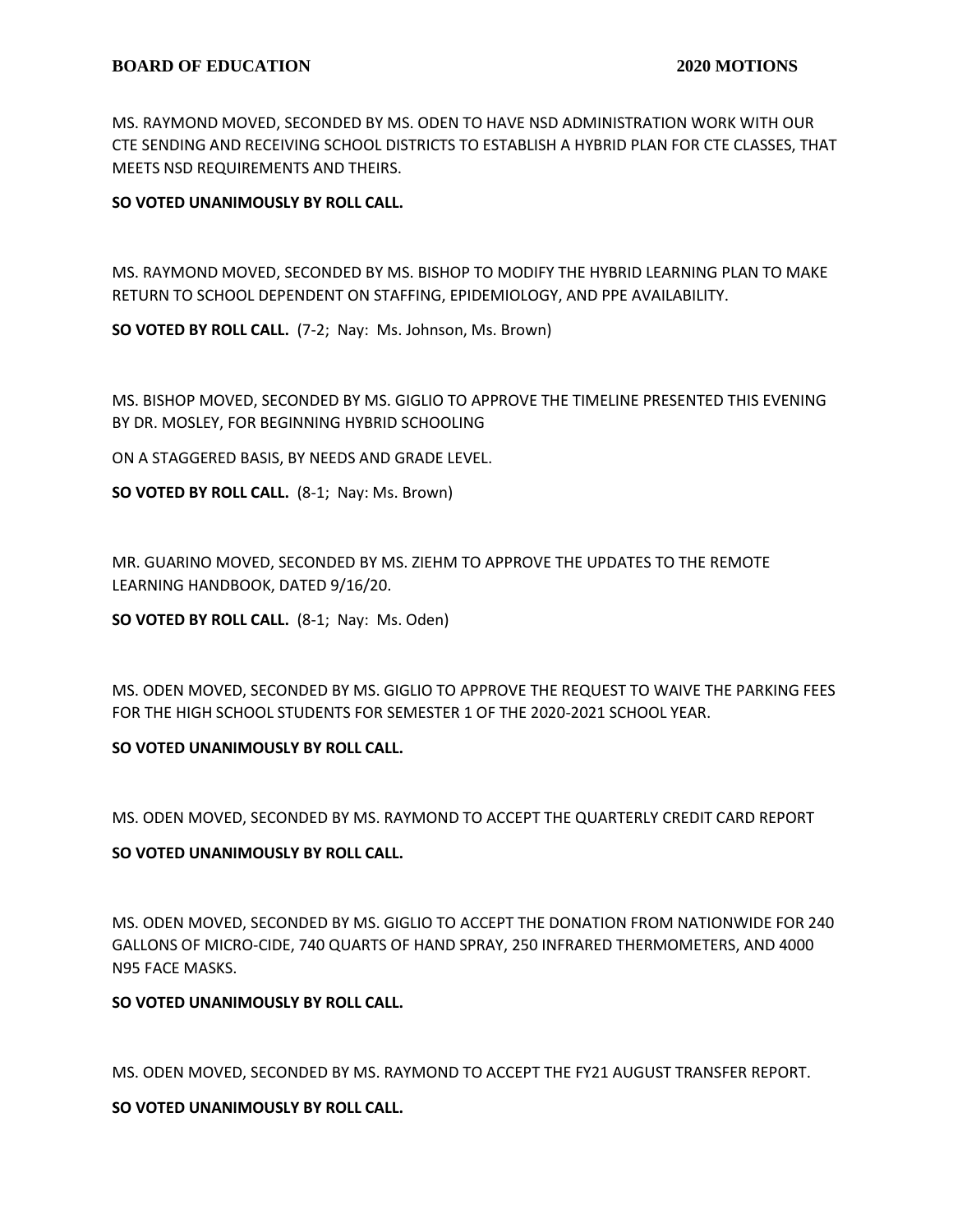MS. BROWN MOVED, SECONDED BY MS. RAYMOND TO APPROVE A ONE-YEAR SUBSCRIPTION OF CAPSTONE/PEBBLEGO, FUNDING FROM THE TITLE IV GRANT.

# **SO VOTED UNANIMOUSLY BY ROLL CALL.**

MS. BROWN MOVED, SECONDED BY MS. BISHOP TO APPROVE A ONE-YEAR SUBSCRIPTION OF LEARNING A-Z/RAZ-KIDS, FOR USE BY ALL ELEMENTARY SCHOOL TEACHERS, FUNDS FROM THE CURRICULUM BUDGET IN THE AMOUNT OF \$46,510.80.

# **SO VOTED UNANIMOUSLY BY ROLL CALL.**

MS. BROWN MOVED, SECONDED BY MS. JOHNSON TO APPROVE A ONE-YEAR SUBSCRIPTION OF THE LUCY CALKINS UNITS OF STUDY VIRTUAL TEACHING RESOURCES, FOR USE BY ELEMENTARY AND MIDDLE SCHOOL TEACHERS, FUNDS FROM THE CURRICULUM BUDGET IN THE AMOUNT OF \$28,300.

# **SO VOTED UNANIMOUSLY BY ROLL CALL.**

MS. TIMMONS MOVED, SECONDED BY MS. RAYMOND TO APPROVE THE ZEARN SUPPLEMENTAL CURRICULUM FOR THE 2020-2021 SCHOOL YEAR.

#### **SO VOTED UNANIMOUSLY BY ROLL CALL.**

MS. TIMMONS MOVED, SECONDED BY MS. TIMMONS TO ACCEPT THE GRANT FOR SCIENCE RESOURCES FROM THE NASHUA EDUCATION FOUNDATION (NEF) IN THE AMOUNT OF \$14,401.04.

# **SO VOTED UNANIMOUSLY BY ROLL CALL.**

MS. TIMMONS MOVED, SECONDED BY MS. RAYMOND TO APPROVE THE REVISED PERSONNEL RECOMMENDATIONS DATED SEPTEMBER 16, 2020.

# **SO VOTED UNANIMOUSLY BY ROLL CALL.**

MS. BISHOP MOVED, SECONDED BY MR. GUARINO TO ACCEPT THE ANONYMOUS DONATATION TO NHS NORTH FOOTBALL PROGRAM, OF \$5,000 PLUS HIS COMPANY'S MATCH OF THAT AMOUNT, FOR A TOTAL DONATION OF \$10,000. THIS WILL COVER:

HUDL VIDEO SYSTEM WHICH IS USED FOR INSTRUCTION AS WELL AS COLLEGE RECRUITING (\$3,500 ANNUALLY); FOOTBALL FIELD EQUIPMENT INCLUDING CHUTES **(\$2,000 - \$2,500); AND NEW PRACTICE JERSEYS AND PANTS (\$3,000- \$4,000).**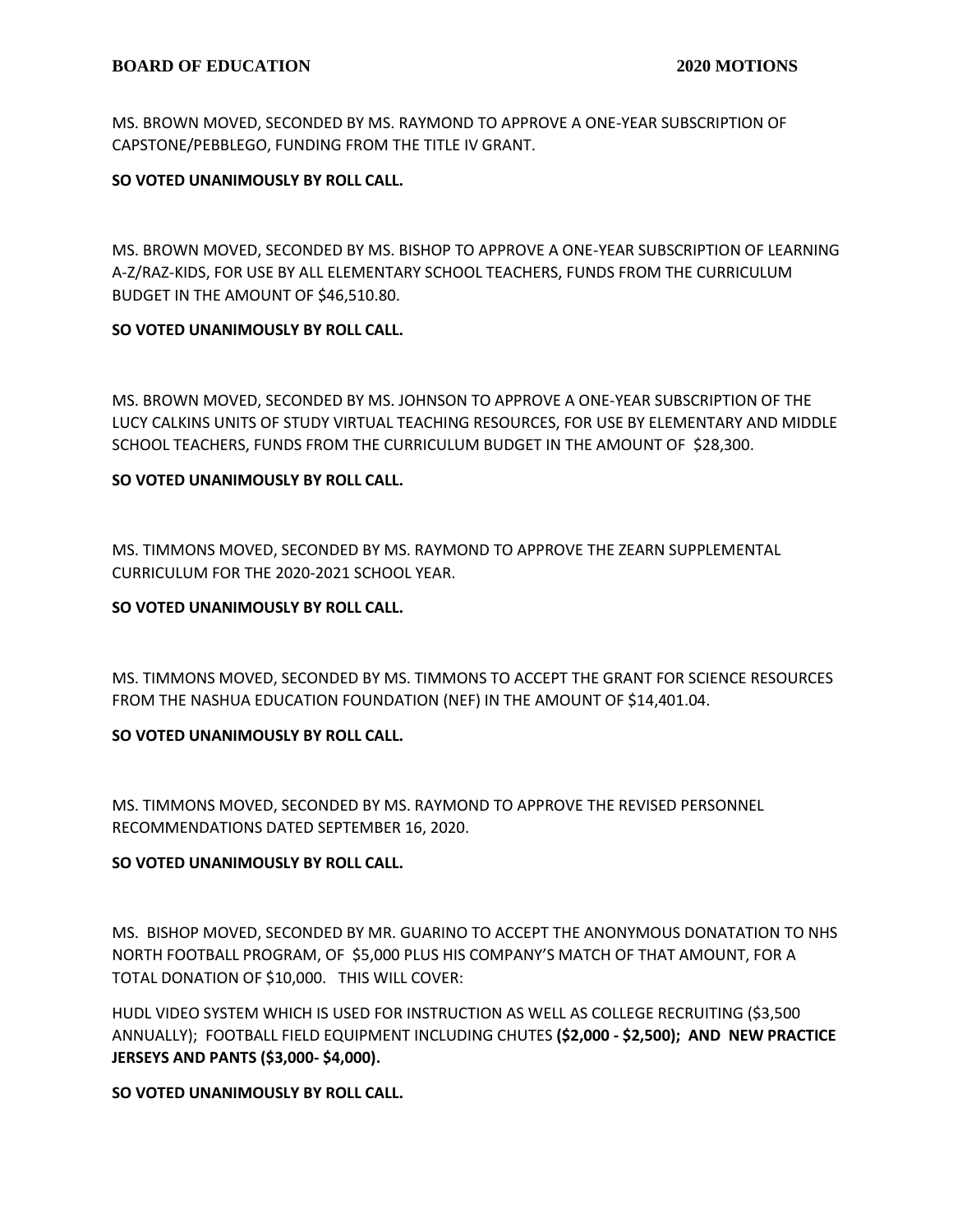#### **BOARD OF EDUCATION 2020 MOTIONS**

#### **SEPTEMBER 9, 2020**

MS. BROWN MOVED, SECONDED BY MS. JOHNSON TO RETURN TO THE NHS NORTH BOARD FOR OUR REGULAR BOE MEETINGS, BEGINNING THE WEEK OF OCTOBER 5TH.

**SO VOTED BY ROLL CALL.** (6-1; Nay: Ms. Timmons)

MS. BISHOP MOVED, SECONDED BY MS. JOHNSON TO RETURN TO 2 REGULAR BOARD MEETINGS A MONTH, BEGINNING IN OCTOBER 2020.

#### **SO VOTED UNANIMOUSLY BY ROLL CALL.**

MS. GIGLIO MOVED, SECONDED BY MS. TIMMONS TO APPROVE THE MEMORANDUM OF UNDERSTANDING WITH THE NTU UNITS A, B, C & D, DATED 9/9/20.

**SO VOTED BY ROLL CALL.** (5-0-1; Abstain: Ms. Oden)

#### **AUGUST 26, 2020**

MS. TIMMONS MOVED, SECONDED BY MS. GIGLIO TO APPROVE THE REVISED PERSONNEL RECOMMENDATIONS DATED AUGUST 26, 2020.

#### **SO VOTED UNANIMOUSLY BY ROLL CALL.**

MS. TIMMONS MOVED, SECONDED BY MS. BROWN TO APPROVE A ONE-YEAR CONTRACT WITH FIRST CHURCH, FOR TITLE I PRE-SCHOOL.

# **SO VOTED UNANIMOUSLY BY ROLL CALL.**

MS. TIMMONS MOVED, SECONDED BY MS. BISHOP TO APPROVE THE MEMORANDUMS OF UNDERSTANDING, AS AMENDED ON THE EVENING OF AUGUST 26, 2020.

#### **SO VOTED UNANIMOUSLY BY ROLL CALL.**

#### **AUGUST 24, 2020**

MS. ODEN MOVED, SECONDED BY MS. TIMMONS TO APPROVE THE BUSING CONTRACT WITH FIRST STUDENT, AS PRESENTED.

# **SO VOTED UNANIMOUSLY BY ROLL CALL.**

MS. ODEN MOVED, SECONDED BY MS. RAYMOND TO NOT CHARGE HIGH SCHOOL STUDENTS A BUS FEE FROM AUGUST 2020 TO DECEMBER 31, 2020. THE BOARD WILL REVISIT THIS IN JANUARY 2021.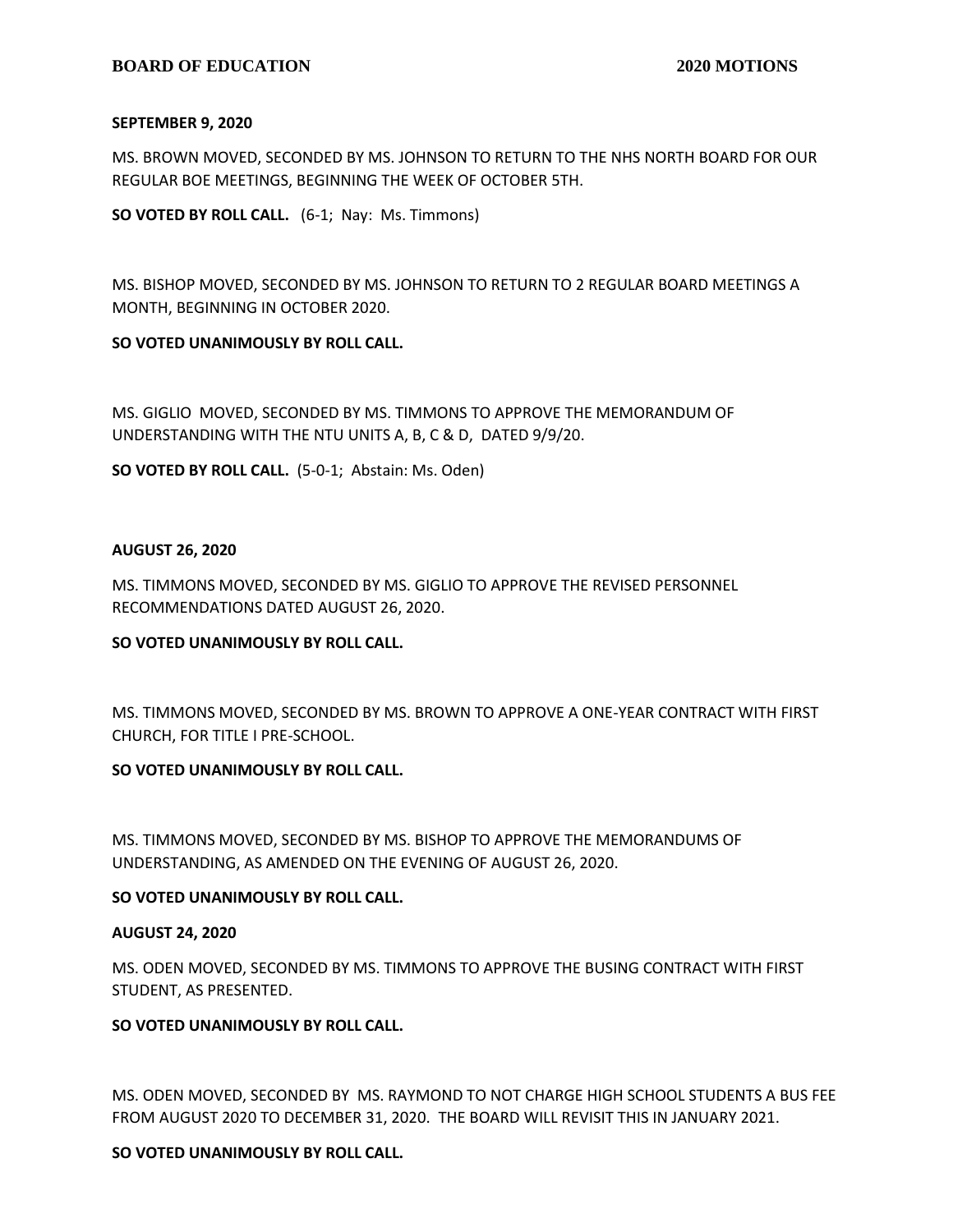MS. ODEN MOVED, SECONDED BY MS. JOHNSONTO APPROVE THE TRANSFER REPORT OF JULY 2020, AS PRESENTED AT THE AUGUST 11, 2020 FINANCE & OPERATIONS MEETING.

**SO VOTED UNANIMOUSLY BY ROLL CALL.**

#### **AUGUST 19, 2020**

MS. BROWN MOVED, SECONDED BY MR. GUARINO TO APPROVE THE 8GB UPGARDE TO FOR CONNECTIVITY FOR THE 2020-2021 SCHOOL YEAR.

**SO VOTED BY ROLL CALL.** (6-2; Nay: Ms. Johnson, Ms. Ziehm)

MS. ZIEHM MOVED, SECONDED BY MR. GUARINO TO APPROVE THE ATHLETIC FALL PROGRAM AS PRESENTED.

**SO VOTED BY ROLL CALL.** (7-1; Nay: Ms. Bishop)

MS. ODEN MOVED, SECONDED BY MS. RAYMOND TO APPROVE THE CONTRACTS WITH THE ADULT LEARNING CENTER (CLEARWAY) FOR THE 2020-2021 SCHOOL YEAR.

**SO VOTED BY ROLL CALL.** (7-0-1; Abstained: Ms. Ziehm)

MS. RAYMOND MOVED, SECONDED BY MS. ODEN TO APPROVE THE REVISED PERSONNEL RECOMMENDATIONS DATED AUGUST 19, 2020, AS PRESENTED.

# **SO VOTED UNANIMOUSLY BY ROLL CALL.**

#### **AUGUST 10, 2020**

MS. TIMMONS MOVED, SECONDED BY MS. ODEN TO APPROVE THE REVISED PERSONNEL RECOMMNDATIONS DATED 8/10/20, AS PRESENTED.

**SO VOTED BY ROLL CALL.** (7-1; Nay: Ms. Johnson)

MR. GUARINO MOVED, SECONDED BY MS. BISHOP TO APPROVE THE LEGAL SERVICES CONTRACT FROM GOULSTON & STORRS, IN AN AMOUNT NOT TO EXCEED \$11,500.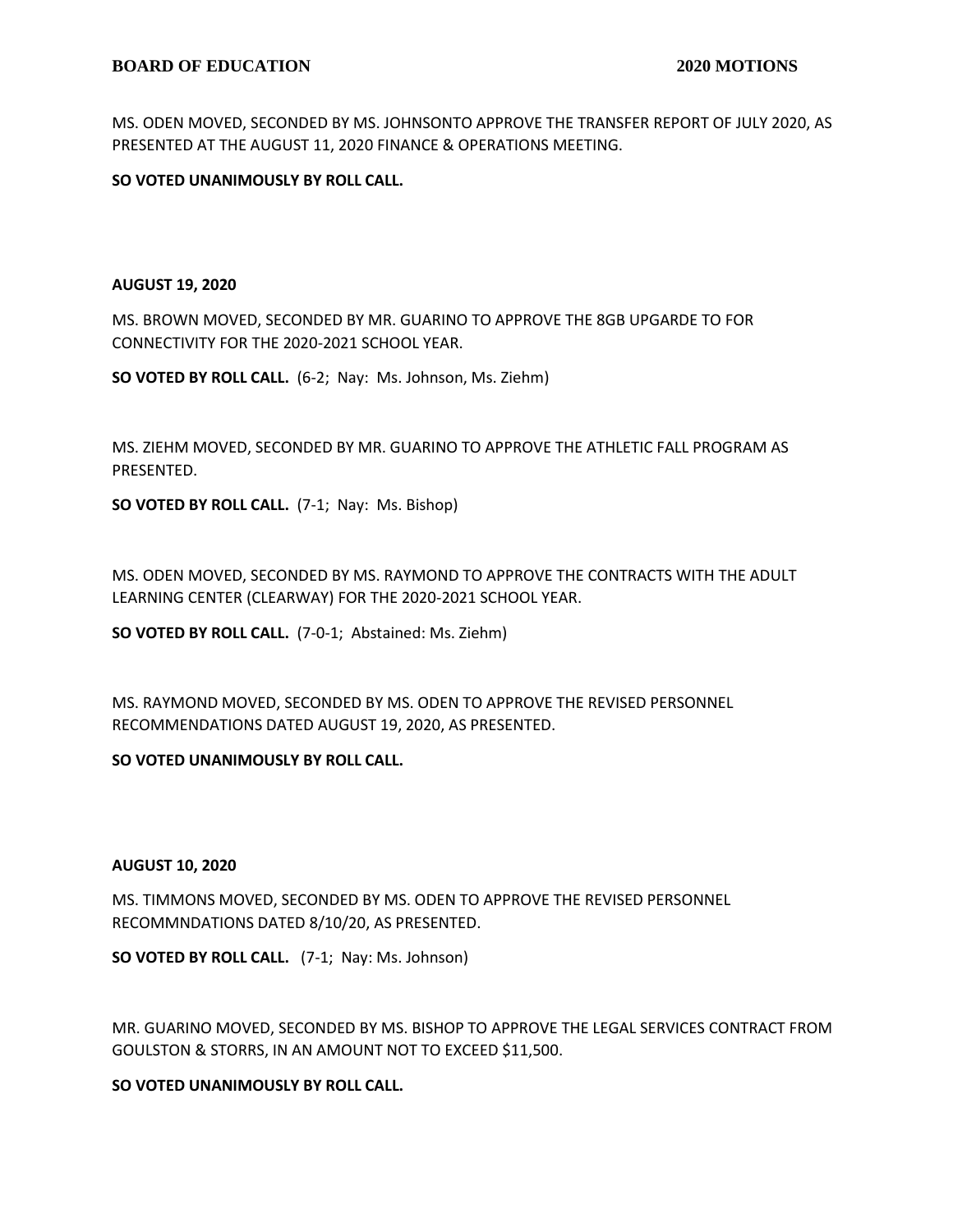# **BOARD OF EDUCATION 2020 MOTIONS**

# **AUGUST 5, 2020**

MS. GIGLIO MOVED, SECONDED BY MR. GUARINO TO PROVISIONALLY APPROVE THE 2020-2021 SCHOOL CALENDAR, CONTINGENT UPON THE APPROVAL OF THE MOU'S WITH THE NASHUA TEACHERS UNION.

**SO VOTED BY ROLL CALL.** (7-1; Nay: Ms. Johnson)

MS. BISHOP MOVED, SECONDED BY MR. GUARINO TO ACCEPT THE PLAN, WITH REVIEWS AT EVERY TRANSITION TO INCLUDE PUBLIC HEALTH'S INPUT TO VALIDATE THE SAFETY OF STUDENTS AND TEACHERS. I WOULD LIKE WEEKLY UPDATES FROM PUBLIC HEALTH, ABOUT WHERE WE STAND, SO THAT WE CAN GIVE TEACHERS AND PARENTS ENOUGH NOTICE TO GO INTO THE HYBRID MODEL, AND THEN TO RETURN BACK TO FULL CLASSES.

**SO VOTED BY ROLL CALL.** (6-2; Nay: Ms. Johnson, Ms. Brown)

# **JULY 27, 2020**

MS. TIMMONS MOVED, SECONDED BY MS. GIGLIO TO ELECT TIMOTHY LARNEY, ASSISTANT PRINCIPAL, BROAD STREET ELEMENTARY SCHOOL, FOR THE 2020-2021 SCHOOL YEAR, AT AN ANNUAL SALARY OF \$73,500.

# **SO VOTED UNIMOUSLY BY ROLL CALL.**

MS. TIMMONS MOVED, SECONDED BY MS. GIGLIO TO ELECT PETER SCHMIDT, ASSISTANT PRINCIPAL, NHS NORTH, FOR THE 2020-2021 SCHOOL YEAR, AT AN ANNUAL SALARY OF \$83,000.

# **SO VOTED UNANIMOUSLY BY ROLL CALL.**

MS. TIMMONS MOVED, SECONDED BY MS. GIGLIO TO APPROVE THE PERSONNEL RECOMMENDATIONS DATED JULY 27, 2020, AS PRESENTED.

**SO VOTED BY ROLL CALL.** (7-1-1; Nay: Ms. Johnson; Abstained: Ms. Oden)

MS. BISHOP MOVED, SECONDED BY MS. TIMMONS TO APPROVE THE CONTRACT BETWEEN THE NASHUA SCHOOL DISTRIC AND THE NASHUA ASSOCIATION OF SCHOOL ADMINISTRATORS AND SUPERVISORS, AS PRESENTED.

**SO VOTED BY ROLL CALL.** (8-1; Nay: Ms. Johnson)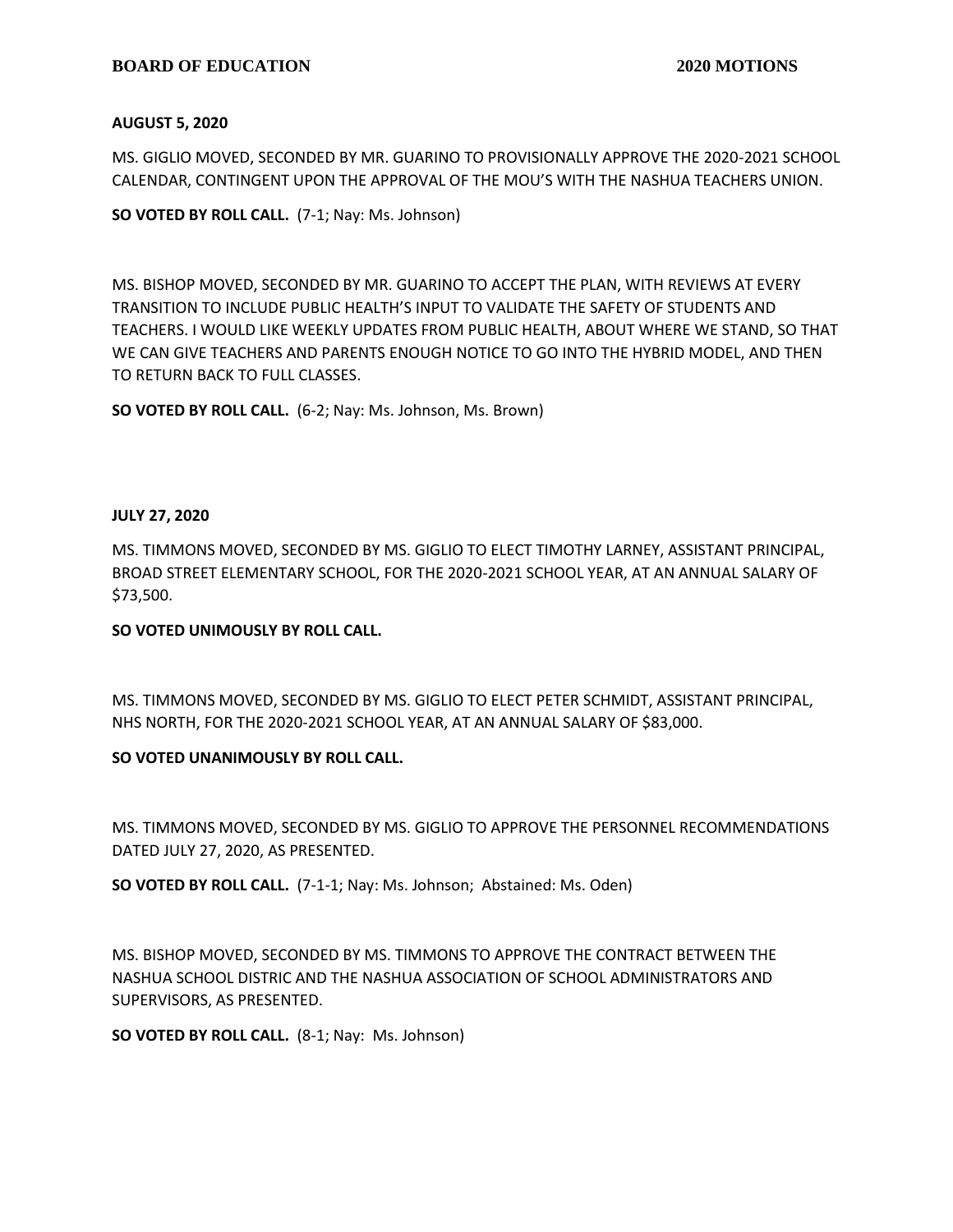#### **JULY 15, 2020**

MS. ODEN MOVED, SECONDED BY MS. JOHNSON TO APPROVE THE PURCHASE ORDERS LISTED ON THE MEMO FROM SHAWN SMITH ON 7/1/20.

# **SO VOTED UNANIMOUSLY BY ROLL CALL.**

MS. ODEN MOVED, SECONDED BY MS. JOHNSON TO APPROVE THE PROPOSED CONTRACT WITH SPC FOR PURCHASE OF 223 COPIERS AND PRINTERS.

# **SO VOTED UNANIMOUSLY BY ROLL CALL.**

MS. ODEN MOVED, SECONDED BY MS. JOHNSON TO APPROVE THE FY20 JUNE TRANSFER REPORT.

# **SO VOTED UNANIMOUSLY BY ROLL CALL.**

MS. TIMMONS MOVED, SECONDED MS. GIGLIO TO ELECT ANTHONY PARKER, ASSISTANT SUPERINTENDENT OF SECONDARY EDUCATION FOR THE 2020-2021 SCHOOL YEAR, AT AN ANNUAL SALARY OF \$120,000.

# **SO VOTED UNANIMOUSLY BY ROLL CALL.**

MS. TIMMONS MOVED, SECONDED BY MS. GIGLIO TO APPROVE THE REVISED PERSONNEL RECOMMENDATIONS DATED JULY 15, 2020.

# **SO VOTED UNANIMOUSLY BY ROLL CALL.**

MS. BROWN MOVED, SECONDED BY MS. JOHNSON THAT THE NASHUA BOARD OF EDUCATION RETURNS TO PUBLIC MEETINGS IN THE BOARD ROOM AT NASHUA NORTH. THE NASHUA BOE WILL SIT AT EVERY OTHER SEAT AROUND THE BOARD ROOM HORSESHOE IN THEIR ASSIGNED VOTING ORDER.THE FIRST ROW OF THE STADIUM SEATING WILL BE RESERVED FOR ANY DISTRICT LEADERSHIP PRESENTING AT THE MEETING INCLUDING THE SUPERINTENDENT, FOLLOWED BY HIS SUBORDINATES. WHEN THEY ARE ACTIVELY CONTRIBUTING, THEY SHOULD USE THE MICROPHONE CLOSEST TO THE END OF THE TABLE. IN ACCORDANCE WITH RSA 91-A: 2 III, "PURSUANT WITH THE NASHUA BOARD OF EDUCATION APPENDIX BEA-R, BOARD MEMBERS MAY ATTEND BOARD AND COMMITTEE MEETINGS BY ELECTRONIC OR OTHER MEANS. BOARD MEMBERS WHO WISH TO ATTEND A MEETING BUT WHO CANNOT BE PHYSICALLY PRESENT FOR THE MEETING, SHOULD, IF POSSIBLE, NOTIFY THE BOARD PRESIDENT OR, FOR A COMMITTEE MEETING, THE COMMITTEE CHAIR AT LEAST ONE DAY IN ADVANCE TO ENSURE THAT THE APPROPRIATE EQUIPMENT IS PRESENT AT THE MEETING SITE."

REGULAR BOARD MEETINGS WILL BE OPEN TO THE PUBLIC WITH SEATING AT ONE PERSON PER ROW ON A FIRST COME, FIRST SERVED BASIS. OVERFLOW FOR PUBLIC WILL BE IN THE HALLWAY OUTSIDE THE BOARD ROOM WHILE MEETINGS ARE BEING LIVE STREAMED.

WE WILL RETURN TO PUBLIC COMMENTS PURSUANT WITH NASHUA BOE POLICY BEDH WHICH STATES: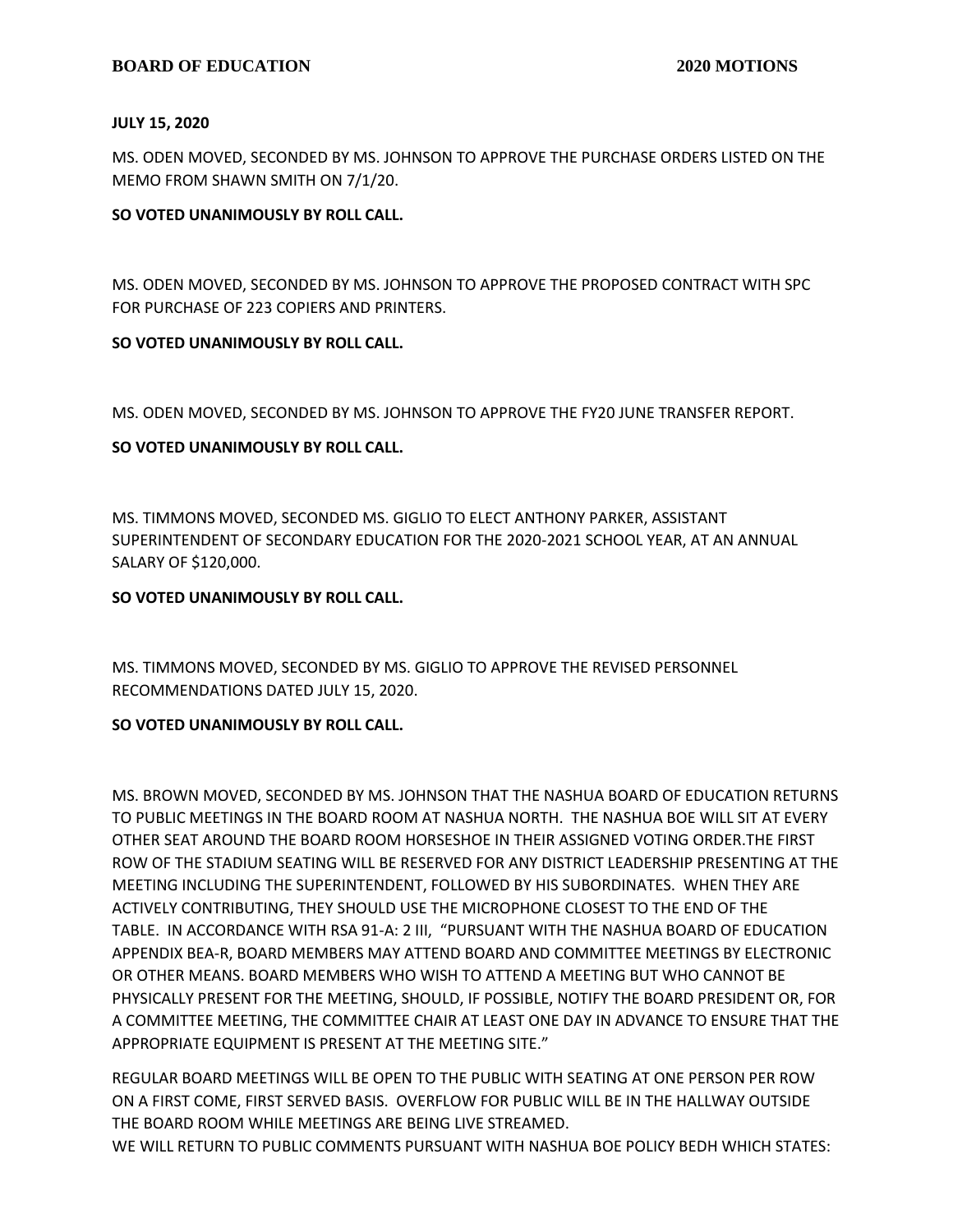"FIFTEEN (15) MINUTES WILL BE SET ASIDE FOR CITIZENS TO ADDRESS THE BOARD ABOUT ITEMS ON THE MEETING AGENDA. THIS PERIOD MAY BE EXTENDED BY A MAJORITY VOTE OF THE BOARD. SPEAKERS WILL BE ALLOTTED THREE MINUTES PER PERSON." INDIVIDUAL SPEAKERS WILL SIGN-UP ON A FIRST COME, FIRST SERVED BASIS ON THE SIGN-UP SHEET PROVIDED AT THE MEETING SITE. IF A SPEAKER IS SIGNED UP FOR PUBLIC COMMENT AND THERE ARE NO SEATS AVAILABLE IN THE ROOM TO MEET SAFE SOCIAL DISTANCING GUIDELINES, THEY MAY WAIT IN THE HALL UNTIL THEY ARE CALLED IN FOR THEIR TURN.

ALL MEETING PARTICIPANTS SHALL WEAR A MASK OR FACE SHIELD UPON ENTERING SCHOOL PROPERTY PURSUANT WITH NASHUA CITY ORDINANCE # O-20-018 UNTIL THE TIME THEY APPROACH THE MICROPHONE AT A DISTANCE OF SIX FEET AWAY FROM OTHER PEOPLE. AT WHICH POINT THE MASK OR FACE SHIELD IS AT THE SPEAKER'S PREROGATIVE. WHEN THE SPEAKER'S THREE-MINUTE TIME LIMIT IS UP, THEIR FACE COVERING SHOULD BE WORN WHILE MOVING ABOUT THE BOARD ROOM OR EXITING THE BUILDING. IF THERE ARE MORE SPEAKERS WHO HAVE NOT BEEN HEARD AT THE END OF THE ALLOTTED 15-MINUTE PUBLIC COMMENT PERIOD, THEY MAY SUBMIT THEIR THOUGHTS IN WRITING TO THE BOE FOR CONSIDERATION.

**Motion Fails by roll call.** (4-5; Nay: Mr. Guarino, Ms. Bishop, Ms. Giglio, Ms. Raymond, Ms. Timmons)

MS. JOHNSON MOVED THAT THE BOARD RETURN TO THE BOARD ROOM FOR OUR NEXT MEETING, AND COMMITTEE MEETINGS AS SOON AS POSSIBLE.

**Motion Fails by roll call**. (4-5; Yes: Ms. Johnson, Ms. Ziehm, Ms. Brown, Ms. Oden)

MS. RAYMOND MOVED, SECONDED BY MS. BISHOP TO RESUME PUBLIC COMMENTS AT OUR MEETINGS, WITH ADHERENCE TO OUR BOARD POLICY BEDH.

**SO VOTED UNANIMOUISLY BY ROLL CALL.**

# **JULY 1, 2020**

MS. TIMMONS MOVED, SECONDED BY MS. GIGLIO TO APPROVE A SIX-MONTH CONTRACT WITH WADLEIGH, STAFF & PETERS, P.L.L.C. IN THE AMOUNT OF \$5,000 PER MONTH.

# **SO VOTED UNANIMOUSLY BY ROLL CALL.**

MS. ODEN MOVED, SECONDED BY MR. GUARINO TO ACCEPT THE DONATION OF 60 CHROMEBOOKS FROM THE NATIONAL COLLABORATIVE FOR DIGITAL EQUITY.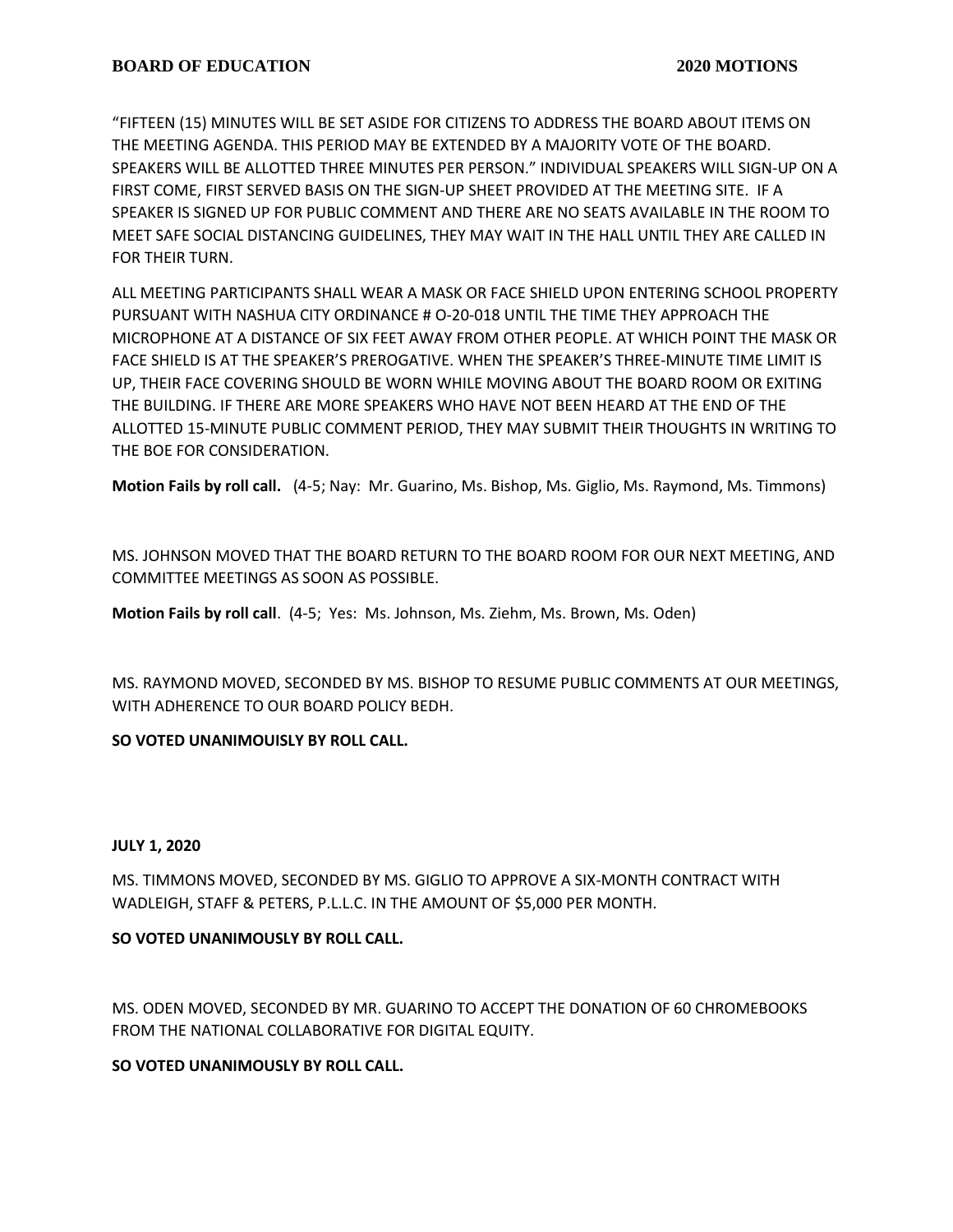MS. TIMMONS MOVED, SECONDED BY MS. RAYMOND TO APPROVE THE PERSONNEL RECOMMENDATIONS DATED JULY 1, 2020, AS PRESENTED.

#### **SO VOTED UNANIMOUSLY BY ROLL CALL.**

#### **JUNE 17, 2020**

MS. ZIEHM MOVED, SECONDED BY MS. TIMMONS TO APPROVE THE SPORTS PROGRAM PLAN AS PRESENTED BY MS. GINGRAS, STARTING IMMEDIATELY.

#### **SO VOTED UNANIMOUSLY BY ROLL CALL.**

MS. ODEN MOVED, SECONDED BY MS. GIGLIO TO PURCHASE 700 COMPUTERS FROM IT INSIDERS USING FY21 BUDGET FUNDS, ACCOUNT 91.1.992225 71221.

# **SO VOTED UNANIMOUSLY BY ROLL CALL.**

MS. ODEN MOVED, SECONDED BY MS. GIGLIO TO APPROVE ALL SPECIAL EDUCATION CONTRACTS LISTED ON THE MEMO DATED 6-9-20 FROM DAN DONOVAN AND MARCIA BAGLEY, WITH THE CORRECTION THAT CONTRACT FOR CARROLL SCHOOL FOR THE BLIND SHOULD ACTUALLY SAY \$30,000.

# **SO VOTED UNANIMOUSLY BY ROLL CALL.**

MS. ODEN MOVED, SECONDED BY MR. GUARINO TO APPROVE THE CONITRACT WITH MARVELL GLASS, FOR SECURITY VESTIBULE CONSTRUCTION AT PENNICHUCK MS, IN THE AMOUNT OF \$58,670, WITH \$55,000 PROVIDED BY THE PUBLIC-SCHOOL INFRASTRUCTURE FUND. THE REMAINING BALANCE OF \$3,670.00 WILL BE PAID FOR BY THE MIDDLE SCHOOL PROJECT.

#### **SO VOTED UNANIMOUSLY BY ROLL CALL.**

MS. ODEN MOVED, SECONDED BY MS. GIGLIO TO APPROVE THE FY20 MAY TRANSFER REPORT, AS PRESENTED AT THE 6/9/20 F&O MEETING.

#### **SO VOTED UNANIMOUSLY BY ROLL CALL.**

MS. BISHOP MOVED, SECONDED BY MS. ZIEHM TO APPROVE POLICY BEDA – PUBLIC NOTIFICATION OF SCHOOL BOARD MEETINGS.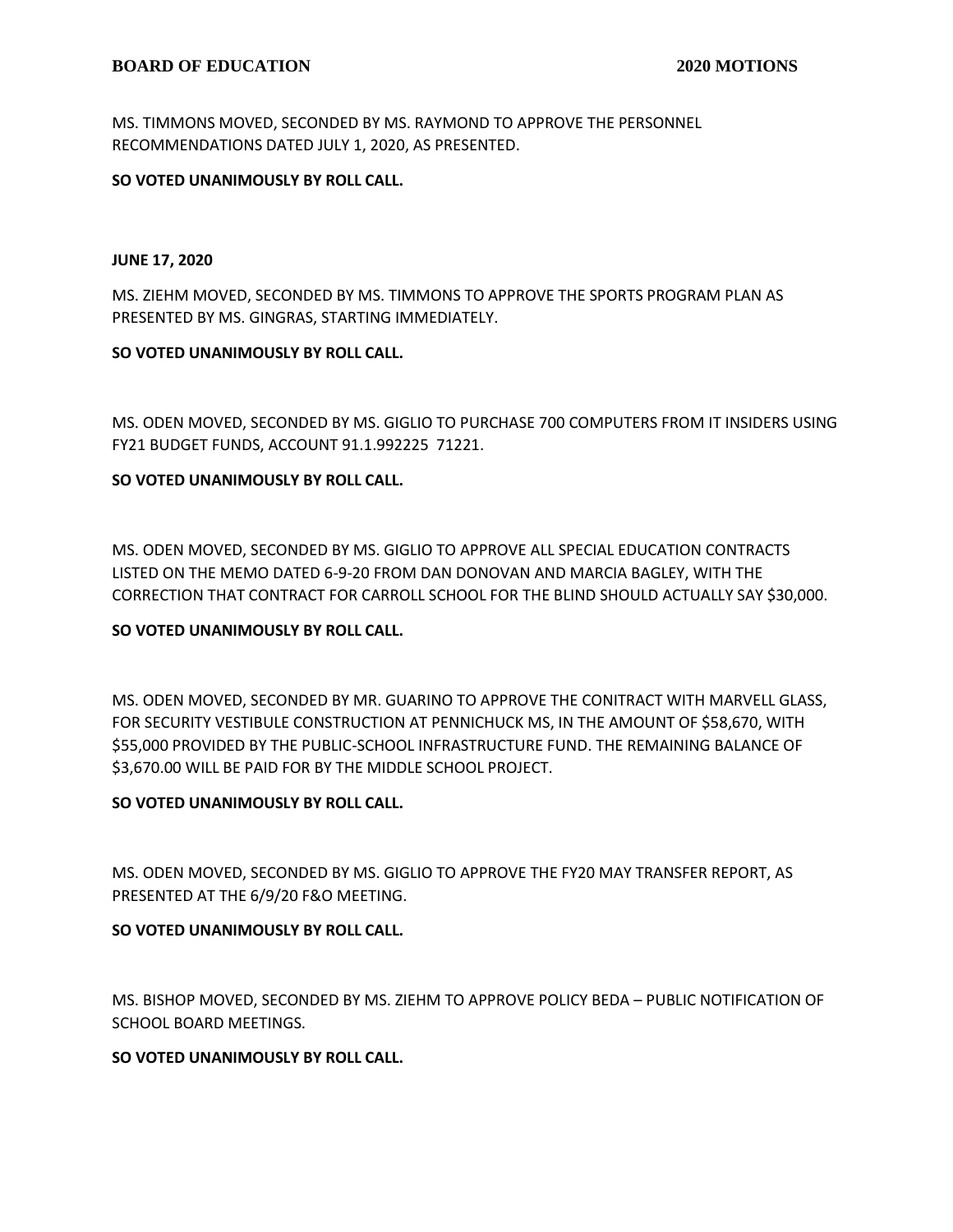#### **BOARD OF EDUCATION 2020 MOTIONS**

MS. BISHOP MOVED, SECONDED BY MS. ZIEHM TO RESCIND POLICY 1133 – NOTIFICATION OF MEETINGS

#### **SO VOTED UNANIMOUSLY BY ROLL CALL.**

MS. BISHOP MOVED, SECONDED BY MS. ZIEHM TO APPROVE POLICY BBAB – ROLES AND DUTIES OF THE BOARD PRESIDENT AND CLERK.

#### **SO VOTED UNANIMOUSLY BY ROLL CALL.**

MS. BISHOP MOVED, SECONDED BY MS. ZIEHM TO RESCIND POLICY 1121 – PRESIDENT OF THE BOARD.

# **SO VOTED UNANIMOUSLY BY ROLL CALL.**

MS. BISHOP MOVED, SECONDED BY MS. ZIEHM TO RESCIND POLICY 1122 – CLERK OF THE BOARD.

# **SO VOTED UNANIMOUSLY BY ROLL CALL.**

MS. BISHOP MOVED, SECONDED BY MS. ZIEHM TO APPROVE THE REVIEW OF POLICY BGF – SUSPENSION OF POLICIES.

#### **SO VOTED UNANIMOUSLY BY ROLL CALL.**

MS. BROWN MOVED, SECONDED BY MS. RAYMOND TO SUPPORT MIDDLE SCHOOL SCIENCE SCOPE AND SEQUENCE, AS PRESENTED BY ADMINISTRATION.

#### **SO VOTED UNANIMOUSLY BY ROLL CALL.**

MS. BROWN MOVED, SECONDED BY MS. TIMMONS TO PILOT LUCY CALKINS WRITING PROGRAM AT THE MIDDLE SCHOOL LEVEL (GR. 6, 7, 8) FOR THE 2020-2021 SCHOOL YEAR.

# **SO VOTED UNANIMOUSLY BY ROLL CALL.**

MS. BROWN MOVED, SECONDED BY MS. RAYMOND TO IMPLEMENT THE PROPOSED ELEMENTARY REPORT CARD FOR THE 2020-2021 SCHOOL YEAR.

**SO VOTED ROLL CALL.** (8-2; No: Ms. Johnson, Ms. Raymond)

MS. RAYMOND MOVED, SECONDED BY MR. GUARINO TO APPROVE THE PERSONNEL RECOMMENDATIONS DATED JUNE 17, 2020.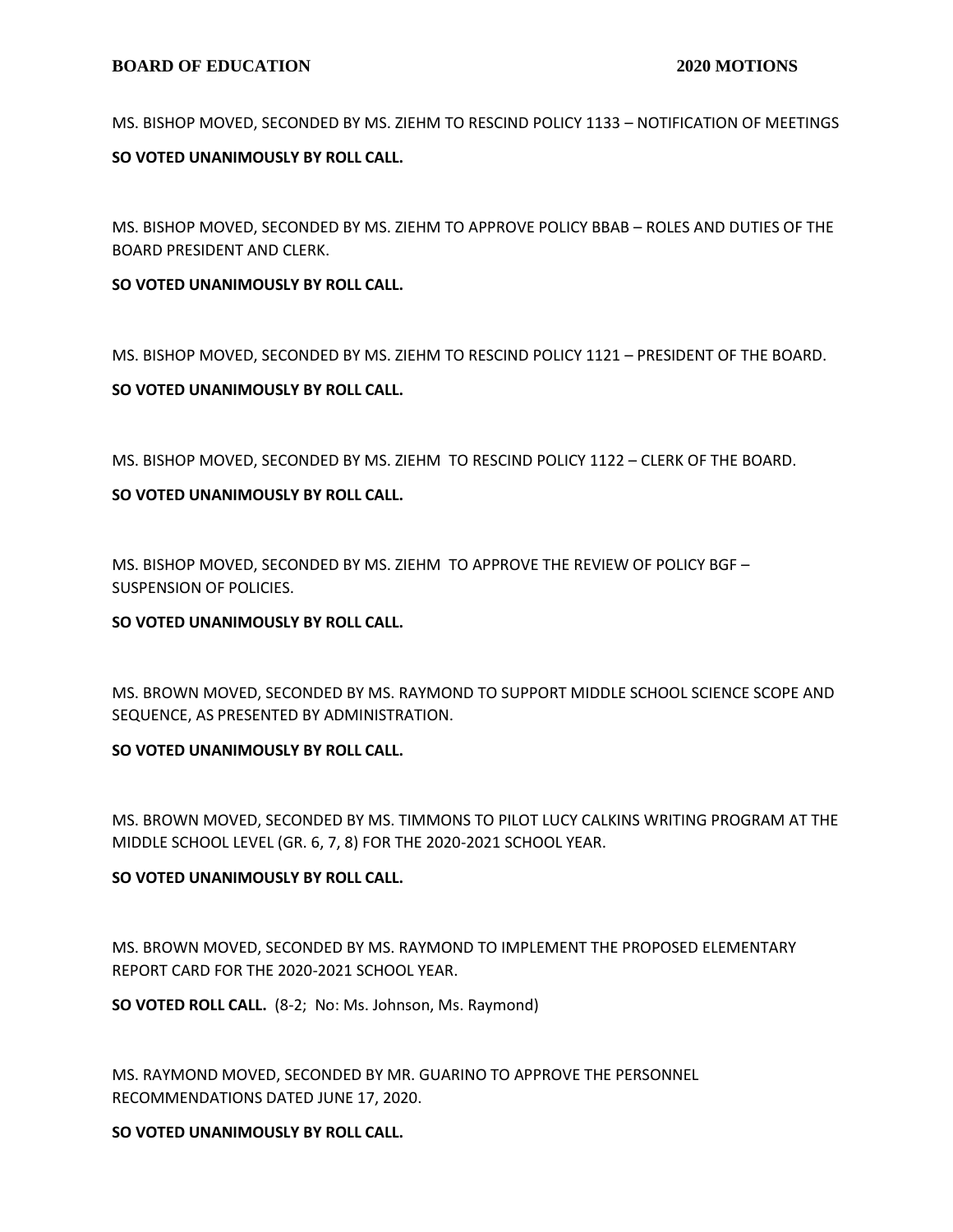MS. RAYMOND MOVED, SECONDED BY MR. GUARINO TO APPROVE JOHN FORREST, PRINCIPAL OF BROAD STREET ELEMENTARY SCHOOL FOR THE 2020-2021 SCHOOL YEAR AT AN ANNUAL SALARY OF \$106,000.

# **SO VOTED UNANIMOUSLY BY ROLL CALL.**

MS. RAYMOND MOVED, SECONDED BY MR. GUARINO TO APPROVE TRISHA KAUFMANN, ASSISTANT PRINCIPAL OF NEW SEARLES ELEMENTARY SCHOOL FOR THE 2020-2021 SCHOOL YEAR AT AN ANNUAL SALARY OF \$81,000.

#### **SO VOTED UNANIMOUSLY BY ROLL CALL.**

MR. GUARINO MOVED, SECONDED BY MS. GIGLIO THAT MS. RAYMOND SIGN THE NH DOE GENERAL ASSURANCES DOCUMENTS, ONCE MS. TIMMONS AFFIRMS THAT SHE HAS READ THEM.

#### **SO VOTED UNANIMOUSLY BY ROLL CALL.**

#### **MAY 27, 2020**

MS. BROWN MOVED, SECONDED BY MS. JOHNSON TO AMEND THE MOTION BY ADDING IN THE FOLLOWING LIST OF CONSIDERATIONS FOR THE COMMITTEE: CALENDAR MODIFICATION; ENVIRONMENTAL REQUIREMENTS FOR SOCIAL DISTANCING OR PPE FOR STUDENTS AND STAFF; TRANSPORTATION SERVICES AND BUS CONTRACT; TEACHER CURRICULUM SUPPORT; SPECIAL EDUCATION, ELL AND IEP RIGHTS; CONTINGENCIES FOR EMERGENCY CLOSURE; NH STATE STUDENT EDUCATIONAL TIME AND SAFETY REQUIREMENTS; TECHNOLOGY CONCERNS; SUPPORT FOR TEACHERS AND PARENTS WITHOUT TECHNOLOGY EXPERIENCE; POLICY FOR ADDRESSING STUDENT TRUANCY; CHECKS AND BALANCES AND PARAMETERS FOR CLASSROOM QUALITY CONTROL; TESTING, ISOLATION AND CONTACT TRACING; AND A CONTINGENCY PLAN FOR EMERGENCY CLOSURES.

MORE ADDENDUMS WOULD BE: ALL DECISIONS MADE DURING THIS COLLABORATIVE PROCESS ARE SUBJECT TO APPROVAL BY THE BOE AND ARE RECOMMENDATIONS ONLY. THE BOE AND THE NASHUA SCHOOL DISTRICT ARE UNDER NO OBLIGATION TO IMPLEMENT ANY OR ALL OF THESE RECOMMENDATIONS. ANY BOE DECISIONS APPROVED WILL BE FOR THE 20-21 SCHOOL YEAR ONLY. ANY LABOR NEGOTIATIONS, MOU'S, OR WORKPLACE MODIFICATIONS WILL BE TEMPORARY WITH AN END DATE NOT TO BE EXTENDED PAST JUNE 30, 2021, WITHOUT FURTHER BOE APPROVAL AND ADOPTION; AND WILL BE SUBJECT TO MODIFICATION, AS NECESSARY, FROM THE DATE OF IMPLEMENTATION THROUGH THE END OF SCHOOL YEAR 20-21.

TRANSPARENCY IS PARAMOUNT IN THESE PROCEEDINGS. RECOMMENDATIONS ARE SUBJECT TO QUESTIONS BY THE FULL BOE AND ALL ETHICAL RESEARCH SHOULD BE PRESENTED WITH SUPPORT DOCUMENTATION.

**Motion fails by roll call.** (2-7; Yes: Ms. Johnson, Ms. Brown)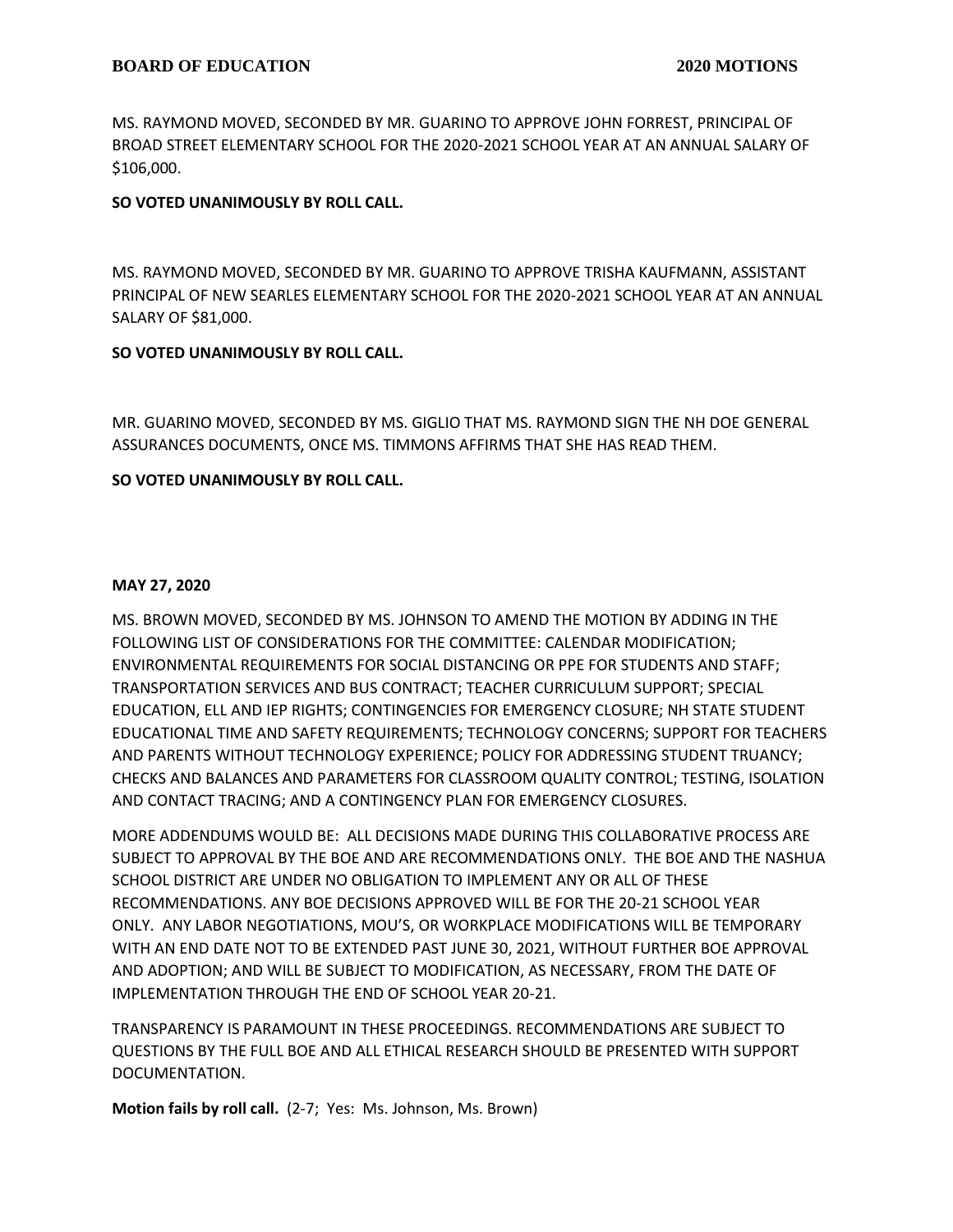MS. BROWN MOVED, SECONDED BY MS. GIGLIO TO DIRECT THE SUPERINTENDENT TO FORM BOTH A RE-OPENING TASKFORCE AND A REMOTE LEARNING TASKFORCE TO INVESTIGATE OPTIONS AND MAKE PLANS FOR THE DISTRICT'S RETURN TO SCHOOL IN THE FALL OF 2020. THE TASKFORCE SHALL MAKE RECOMMENDATIONS TO THE BOE BY JULY 31, 2020. THE RECOMMENDATION SHOULD INCLUDE SPECIFICS ON SPECIAL ED, ELL, ATHLETICS, EXTRA-CURRICULAR, THE ARTS AND STAFFING FOR THE HEALTH DEPARTMENT.

**SO VOTED BY ROLL CALL.** (8-1; Nay: Ms. Johnson)

MS. ODEN MOVED, SECONDED BY MS. RAYMOND TO ESTABLISH A SPECIAL REVENUE FUND FOR THE NASHUA ATHLETIC HALL OF FAME.

# **SO VOTED UNANIMOUSLY BY ROLL CALL.**

MS. ODEN MOVED, SECONDED BY MS. ZIEHM TO PAY THE YEARLY BALANCE OF THE STIPENDS TO THE ATHLETIC COORDINATORS AND EQUIPMENT MANAGERS FOR A TOTAL OF \$9,300.

# **SO VOTED UNANIMOUSLY BY ROLL CALL.**

MS. ODEN MOVED, SECONDED BY MS. ZIEHM TO PAY THE HIGH SCHOOL VARSITY AND MIDDLE SCHOOL COACHES 80% OF THEIR STIPENDS AND TO PAY THE SUB-VARSITY COACHES 50% OF THEIR STIPEND.

# **SO VOTED UNANIMOUSLY BY ROLL CALL.**

MS. ODEN MOVED, SECONDED BY MR. GUARINO TO APPROVE A CONTRACT WITH A-PLUS ATHLETIC PRODUCTS, INC. IN AN AMOUNT NOT TO EXCEED \$11,000 WITH FUNDS TO COME FROM THE PLANT OPERATIONS BUDGET LINE 91.1.22.2620.53628, CONTRACT SERVICES.

# **SO VOTED UNANIMOUSLY BY ROLL CALL.**

MS. ODEN MOVED, SECONDED BY MS. ZIEHM TO APPROVE A CONTRACT WITH HARVEY CONSTRUCTION, IN THE AMOUNT OF \$130,000 WITH FUNDS COMING FROM THE PUBLIC-SCHOOL INFRASTRUCTURE GRANT.

# **SO VOTED UNANIMOUSLY BY ROLL CALL.**

MS. ODEN MOVED, SECONDED BY MS. ZIEHM TO APPROVE THE CONTRACT WITH FIRST STUDENT, AND HAVE ADMINISTRATION BEGIN CONTRACT NEGOTIATIONS WITH THEM.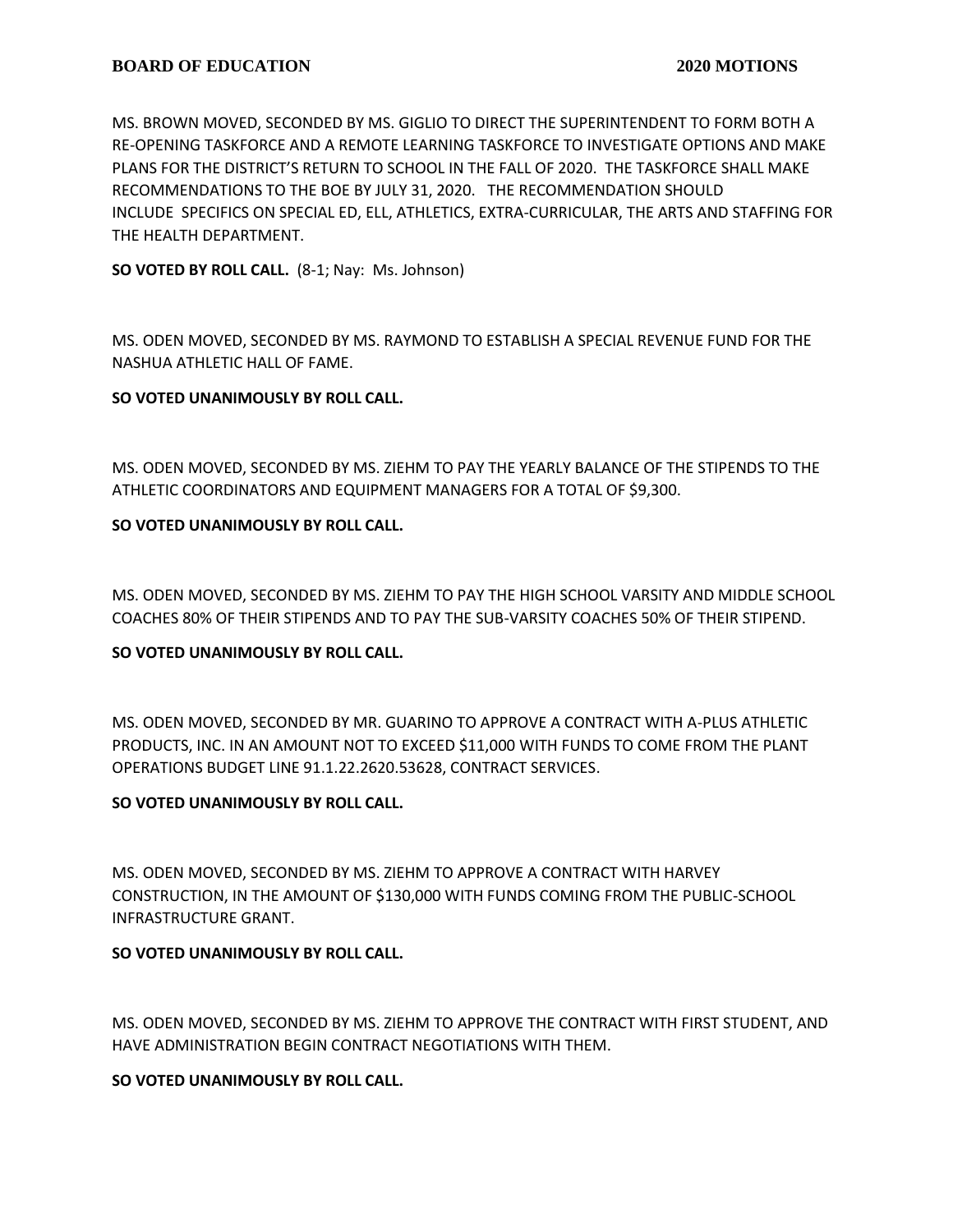MS. ODEN MOVED, SECONDED BY MS. JOHNSON TO APPROVE THE FY20 APRIL TRANSFER REPORT AS PRESENTED & ACCEPTED AT THE 5/11/20 F&O MEETING.

# **SO VOTED UNANIMOUSLY BY ROLL CALL.**

MS. BROWN MOVED, SECONDED BY MS. TIMMONS TO APPROVE THE "CHOOSE LOVE" SEL PILOT FOR KINDERGARTEN THROUGH FIFTH GRADE, DISTRICT-WIDE.

#### **SO VOTED UNANIMOUSLY BY ROLL CALL.**

MS. BROWN MOVED, SECONDED BY MS. TIMMONS TO APPROVE THE ELEMENTARY SCIENCE PILOT(S) RECOMMENDATIONS AS PRESENTED.

**SO VOTED BY ROLL CALL.** (6-3; Nay: Ms. Johnson, Ms. Giglio, Ms. Oden)

MS. TIMMONS MOVED, SECONDED BY MS. JOHNSON TO APRPOVE PERSONNEL RECOMMENDATIONS DATED MAY 27, 2020.

# **SO VOTED UNANIMOUSLY BY ROLL CALL.**

MS. TIMMONS MOVED, SECONDED BY MR. GUARINO TO ELECT LINDA ORLANDO, CONTINUING SUBSTITUTE, GRADE 6, ELM STREET MIDDLE SCHOOL, FOR THE 2019-2020 SCHOOL YEAR, (BACHELORS, STEP 0, \$40,884).

**SO VOTED BY ROLL CALL.** (7-2; Nay: Ms. Ziehm, Ms. Oden)

MS. JOHNSON MOVED, SECONDED BY MS. BROWN TO HOLD GRADUATIONS AT HOLMAN STADIUM AND STELLOS STADIUM ON CONSECUTIVE SATURDAYS & SUNDAYS, LIMITING THE NUMBER OF GUESTS.

**Motion fails by roll call.** (1-8; Yes: Ms. Johnson)

#### **MAY 14, 2020**

MS. ODEN MOVED, SECONDED BY MS. GIGLIO TO CREATE A SPECIAL REVENUE FUND FOR THE ATHLETIC HALL OF FAME, AS RECOMMENDED BY MR. DONOVAN.

# **SO VOTED UNANIMOUSLY BY ROLL CALL.**

MS. BISHOP MOVED, SECONDED BY MS. GIGLIO TO RESCIND POLICY 6610 – DISTRICT MAIL SERVICE.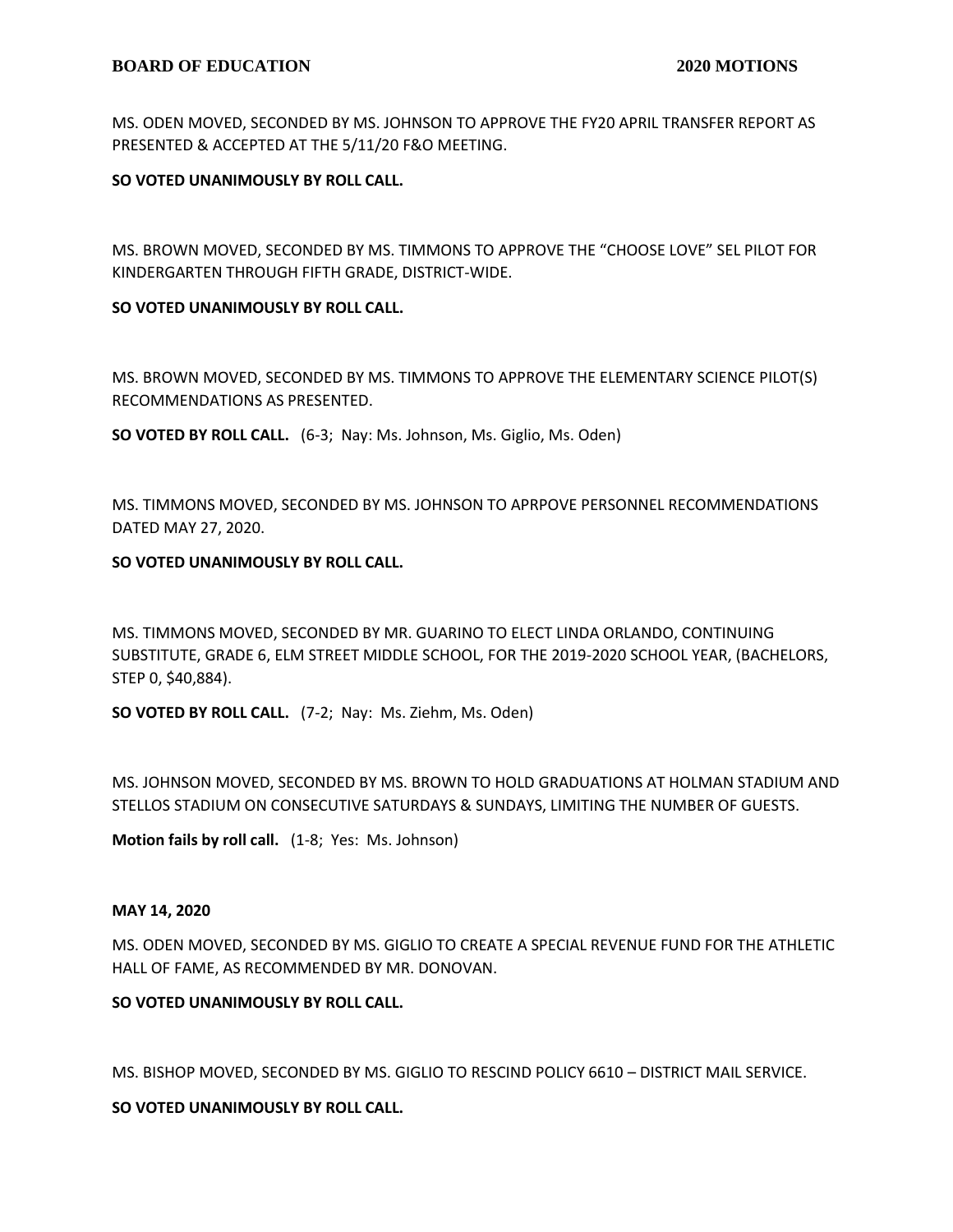# **BOARD OF EDUCATION 2020 MOTIONS**

MS. BISHOP MOVED, SECONDED BY MS. GIGLIO TO RESCIND POLICY 11210 – PHILOSOPHY OF PUBLIC INFORMATION.

# **SO VOTED UNANIMOUSLY BY ROLL CALL.**

MS. BISHOP MOVED, SECONDED BY MS. GIGLIO TO RESCIND POLICY 6412 – MANAGING ASBESTOS IN SCHOOL FACILITIES.

#### **SO VOTED UNANIMOUSLY BY ROLL CALL.**

MS. TIMMONS MOVED, SECONDED BY MR. GUARINO TO APPROVE THE PERSONNEL RECOMMENDATIONS DATED MAY 14, 2020 AS PRESENTED.

#### **SO VOTED UNANIMOUSLY BY ROLL CALL.**

MS. TIMMONS MOVED, SECONDED BY MS. ODEN TO APPROVE CRAIG HARDIMON, ASSISTANT PRINCIPAL OF PENNICHUCK MIDDLE SCHOOL FOR THE 2020-2021 SCHOOL YEAR, AT AN ANNUAL SALARY OF \$95,800.

# **SO VOTED UNANIMOUSLY BY ROLL CALL.**

MS. TIMMONS MOVED, SECONDED BY MS. ODEN TO APPROVE MEG PETERSON, ASSISTANT PRINCIPAL OF DR. CRISP ELEMENTARY SCHOOL FOR THE 2020-2021 SCHOOL YEAR, AT AN ANNUAL SALARY OF \$74,750.

# **SO VOTED UNANIMOUSLY BY ROLL CALL.**

MS. BISHOP MOVED, SECONDED BY MS. BISHOP TO APPROVE THE NASHUA DATA GOVERNANCE PLAN, NH LAW, HB 1612 AS PRESENTED THIS EVENING.

**SO VOTED BY ROLL CALL.** (8-1; Nay: Ms. Johnson)

MS. ZIEHM MOVED, SECONDED BY MS. RAYMOND TO SUSPEND THE RULES TO ALLOW US TO VOTE ON THE MATTER OF ATHLETIC ELIGIBILITY FOR FALL 2020.

**SO VOTED BY ROLL CALL.** (8-1; Nay: Ms. Johnson)

MS. RAYMOND MOVED, SECONDED BY MS. ZIEHM TO SUSPEND POLICY JAAA, REGARDING THE HIGH SCHOOL REQUIREMENTS FOR ELIGIBILITY, FOR THE START OF THE 2020 FALL ATHLETIC SEASON.

**SO VOTED BY ROLL CALL.** (7-2; Nay: Ms. Johnson, Ms. Brown)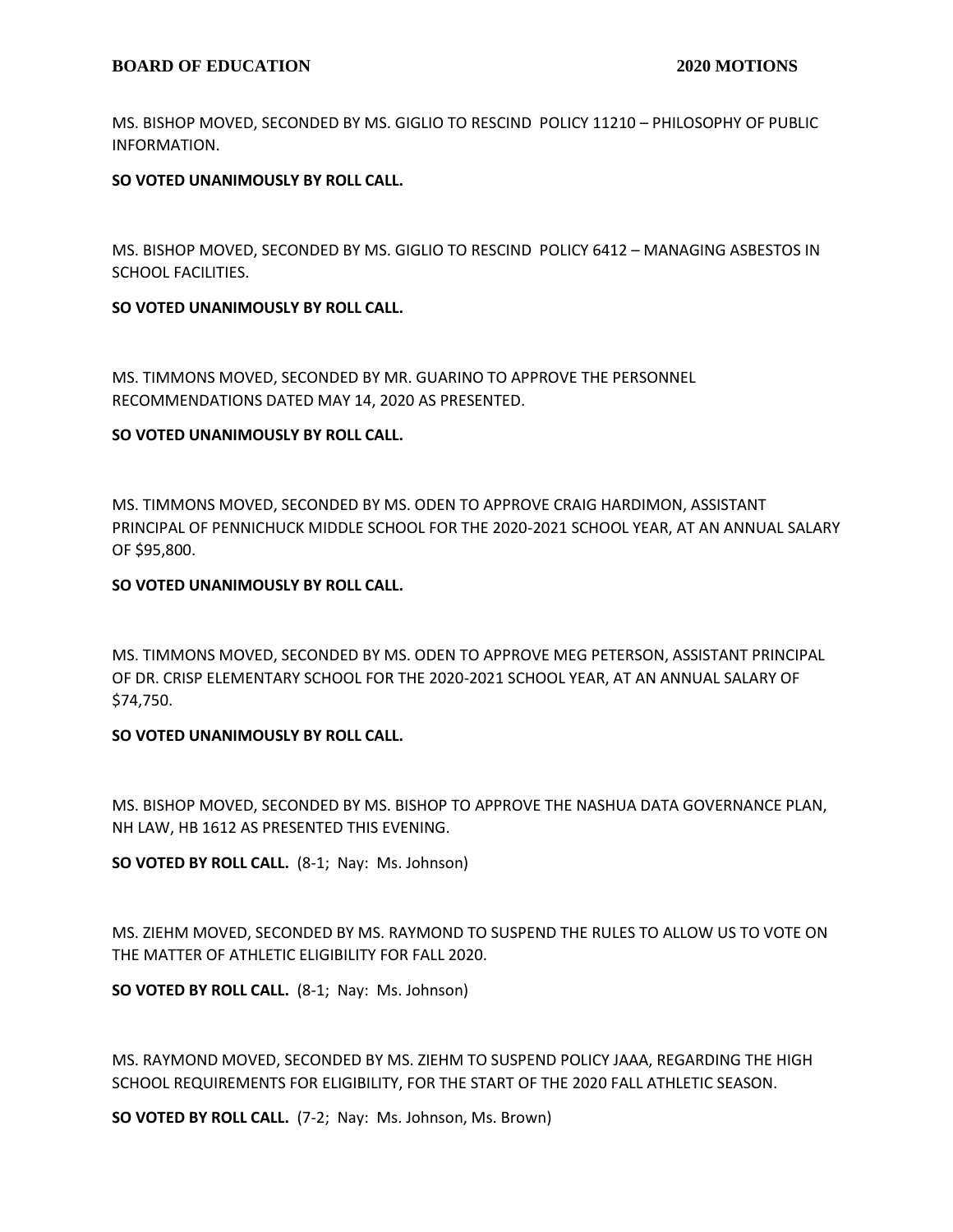MS. RAYMOND MOVED, SECONDED BY MS. ODEN TO ENACT THE NHIAA ACADEMIC ELIGIBILITY, WHICH IS A MINIMUM OF 2 PASSING GRADES, AND HAVEN TAKEN 3 CLASSES IN QUARTER 4 IN THE SPRING OF 2020, FOR THE START OF THE FALL 2020 ATHLETIC SEASON ONLY.

**SO VOTED BY ROLL CALL**. (8-1; Nay: Ms. Brown)

#### **MAY 4, 2020**

MS. TIMMONS MOVED, SECONDED BY MS. ODEN TO APPROVE THE PERSONNEL RECOMMENDATIOND DATED MAY 4, 2020.

# **SO VOTED UNANIMOUSLY BY ROLL CALL.**

MS. TIMMONS MOVED, SECONDED BY MS. ZIEHM TO APPROVE THE 2020-2021

RE-NOMIATIONS FOR TEACHERS AND PRINCIPALS, DATED MAY 4, 2020.

**SO VOTED BY ROLL CALL.** (8-0-1; Ms. Oden abstained)

MS. ZIEHM MOVED, SECONDED BY MS. JOHNSON TO END THE SCHOOL YEAR AS ORIGINALLY PLANNED, ON JUNE 15, 2020 DUE TO THE FINANCIAL IMPLICATIONS.

**SO VOTED BY ROLL CALL.** (6-3; Nay: Ms. Raymond, Ms. Brown, Ms. Oden)

#### **MAY 2, 2030**

MS. TIMMONS MOVED, SECONDED BY MR. GUARINO TO APPROVE THE 2.25% BUDGET AS PRESENTED, AND SEND IT ON TO THE MAYOR AND THE BOARD OF ALDERMEN.

**SO VOTED BY ROLL CALL.** (6-2; Nay: Ms. Johnson, Ms. Brown)

#### **APRIL 30, 2020**

MS. ZIEHM MOVED, SECONDED BY TIMMONS TO ENTER INTO A LEASE PURCHASE AGREEMENT FOR ENERGY SAVING EQUIPMENT, WITH MUNICIPAL LEASING CONSULTANTS FOR UP TO 20 YEARS, FOR AN AMOUNT OF UP TO \$3,220,368 FOR NASHUA NORTH AND \$3,363,942 FOR NASHUA SOUTH. THE MAXIMUM RATE SHALL BE 3.15%. AND ANNUAL ENERGY SAVINGS WILL BE GUARANTEED TO MEET OR EXCEED THE ANNUAL LEASE PAYMENTS, BY ENERGY EFFICIENT INVESTMENTS OF MERRIMACK, NH.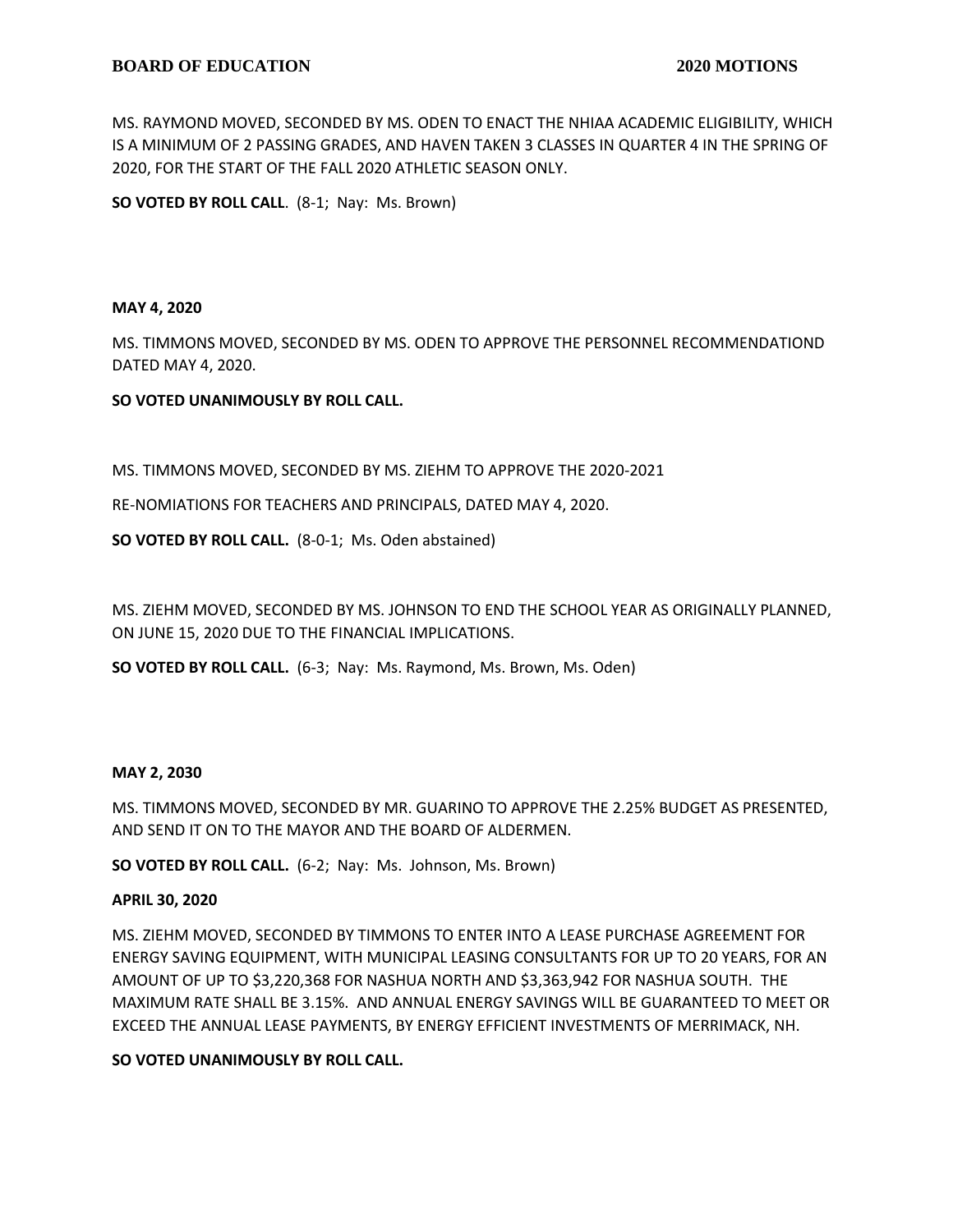MS. TIMMONS MOVED, SECONDED BY MR. GUARINO TO DEFAULT TO A PASS/FAIL/AUDIT GRADING SYSTEM FOR THIS SEMESTER. STUDENTS MAY OPT INTO THE TRADTIONAL GRADING SCALE SYSTEM, BY NOTIFYING THEIR TEACHERS BY MAY 11, 2020. THE CURRENT SYSTEM OF CLASS RANK AND GPA WILL REMAIN. A PASS GRADE WILL NOT FACTOR INTO A STUDENT'S GPA OR CLASS RANK, AND A FAILING GRADE WILL BE FACTORED INTO THE STUDENT'S GPA AS 00 UNDER BOTH SYSTEMS. IF A STUDENT OPTS INTO THE PASS/FAIL AUDIT GRADING, THAT WILL BE FOR ALL OF THEIR CLASSES IN THIS SEMESTER.

**SO VOTED BY ROLL CALL.** (Nay: Ms. Johnson, Ms. Bishop, Ms. Brown, Ms. Raymond)

MS. BISHOP MOVED, SECONDED BY MR. GUARINO TO APPROVE POLICY ECA-R – DISTRICT SECURITY PROCEDURES, AS PRESENTED

# **SO VOTED UNANIMOUSLY BY ROLL CALL.**

MS. BISHOP MOVED, SECONDED BY MS. ZIEHMTO RESCIND POLICY 11111 – PUBLIC CONDUCT ON SCHOOL PROPERTY

# **SO VOTED UNANIMOUSLY BY ROLL CALL.**

MS. BISHOP MOVED, SECONDED BY MR. GUARINO TO APPROVE POLICY KDA – PUBLIC INFORMATION, AS PRESENTED.

# **SO VOTED UNANIMOUSLY BY ROLL CALL.**

MS. BISHOP MOVED, SECONDED BY MS. ZIEHM TO APPROVE POLICY KDCA – STUDENT-CONVEYED COMMUNICATIONS, AS PRESENTED.

# **SO VOTED UNANIMOUSLY BY ROLL CALL.**

MS. BISHOP MOVED, SECONDED BY MS. RAYMOND TO APPROVE POLICY EHAC – DISTRICT MAIL SERVICE, AS PRESENTED.

# **SO VOTED UNANIMOUSLY BY ROLL CALL.**

MS. BISHOP MOVED, SECONDED BY MR. GUARINO TO APPROVE POLICY FC – MANAGING ASBESTOS IN SCHOOL FACILITIES, AS PRESENTED.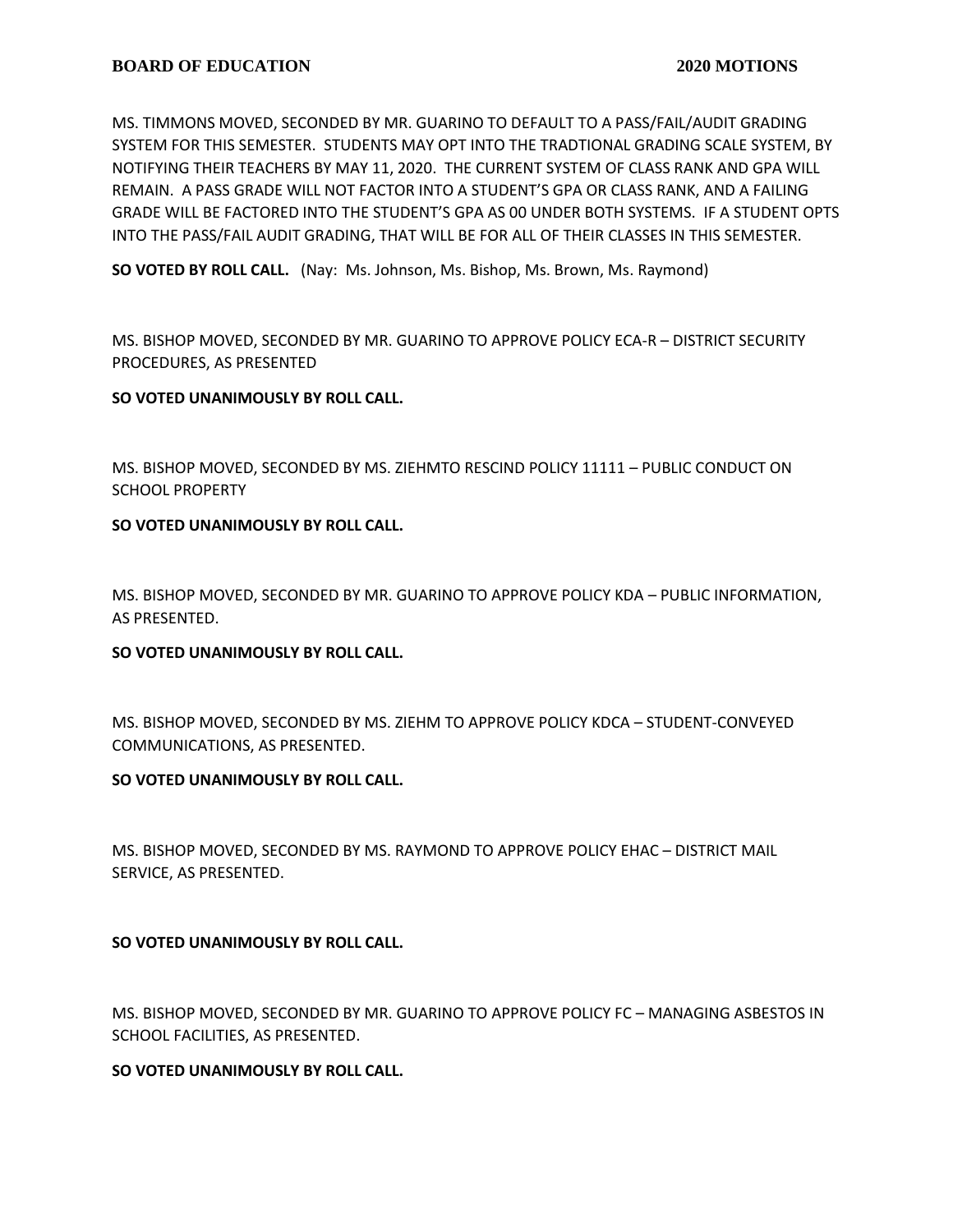MS. JOHNSON MOVED, SECONDED BY MS. TIMMONS TO AMEND THE MOTION BY SPLITTING INTO TWO MOTIONS. ONE, TO HAVE DR. MOSLEY REQUEST A WAIVER FOR 3 SNOW DAYS FROM THE STATE; AND THE SECOND MOTION IF THE 3 DAYS ARE GRANTED, IS TO HAVE DR. MOSLEY SPEAK TO THE UNION ON BEHALF OF THE BOE, REGARDING HAVING PD FOR STAFF ON THOSE DAYS.

**Motion Fails by roll call.** (Yes: Ms. Johnson, Ms. Bishop, Ms. Timmons)

MS. ZIEHM MOVED, SECONDED BY MS. ODEN TO AUTHORIZE DR. MOSELY TO INVESTIGATE THE POSSIBILITY OF GETTING A STATE WAIVER FOR 3 SNOW DAYS, AND TO SPEAK TO THE UNION ON BEHALF OF THE BOARD, REGARDING HAVING PD FOR STAFF ON THOSE DAYS.

**SO VOTED BY ROLL CALL.** (6-3; Nay: Ms. Johnson, Ms. Bishop, Ms. Giglio)

MR. GUARINO MOVED, SECONDED BY MS. ZIEHM TO APPROVE THE REVISED SCHOOL CALLNDAR AS PRESENTED IN THE BOARD PACKET.

**SO VOTED UNANIMOUSLY BY ROLL CALL.**

#### **APRIL 23, 2020**

MS. ZIEHM MOVED, SECONDED BY MR. GUARINO TO CONTINUE PAYING ALL EMPLOYEES WHO ARE CURRENTLY BEING PAID, THROUGH MAY 29, 2020.

# **SO VOTED UNANIMOUSLY BY ROLL CALL.**

MS. ODEN MOVED, SECONDED BY MS. ZIEHM THAT OUR HIGH SCHOOLS ADOPT A HYBRID GRADING SYSTEM TO ENSURE FAIRNESS AND FLEXIBLITY FOR OUR STUDENTS AND TEACHERS. A PASS/FAIL AUDIT SCALE WILL BE USED FOR ALL SEMESTER 2 AND QUARTER 4 COURSES. A "WITH DISTINCTION" LABEL WILL BE ALLLOWED FOR TEACHERS TO ASSIGN IT WHEN ASSIGNING A PASS GRADE FOR STUDENTS. TEACHERS OF YEAR-LONG COURSES AND/OR TWO YEAR PROGRAMS WILL DECIDE WHETHER TO USE A PASS/FAIL AUDIT OR A TRADITIONAL LETTER GRADE SCALE FOR THEIR PARTICULAR COURSE. WHATEVER SCALE IS DECIDED UPON BY THE TEACHER, IT MUST BE APPLIED CONSISTENTLY WHEN GRADING ALL STUDENTS WITHIN THE TEACHER'S COURSE; MEANING ALL STUDENTS MUST BE GRADED WITH A PASS/FAIL AUDIT OR THE TRADITIONAL LETTER GRADE SCALE. A TEACHER CANNOT USE TWO SCALES WITHIN THE SAME COURSE. GRADES FROM ANY AND ALL COURSES FOR THE 2ND SEMESTER WILL NOT BE USED WHEN COMPILING GPA, BUT MAY APPEAR ON AN INDIVIDUAL'S TRANSCRIPT.

**SO VOTED BY ROLL CALL.** (7-2; Nay: Mr. Guarino, Ms. Johnson)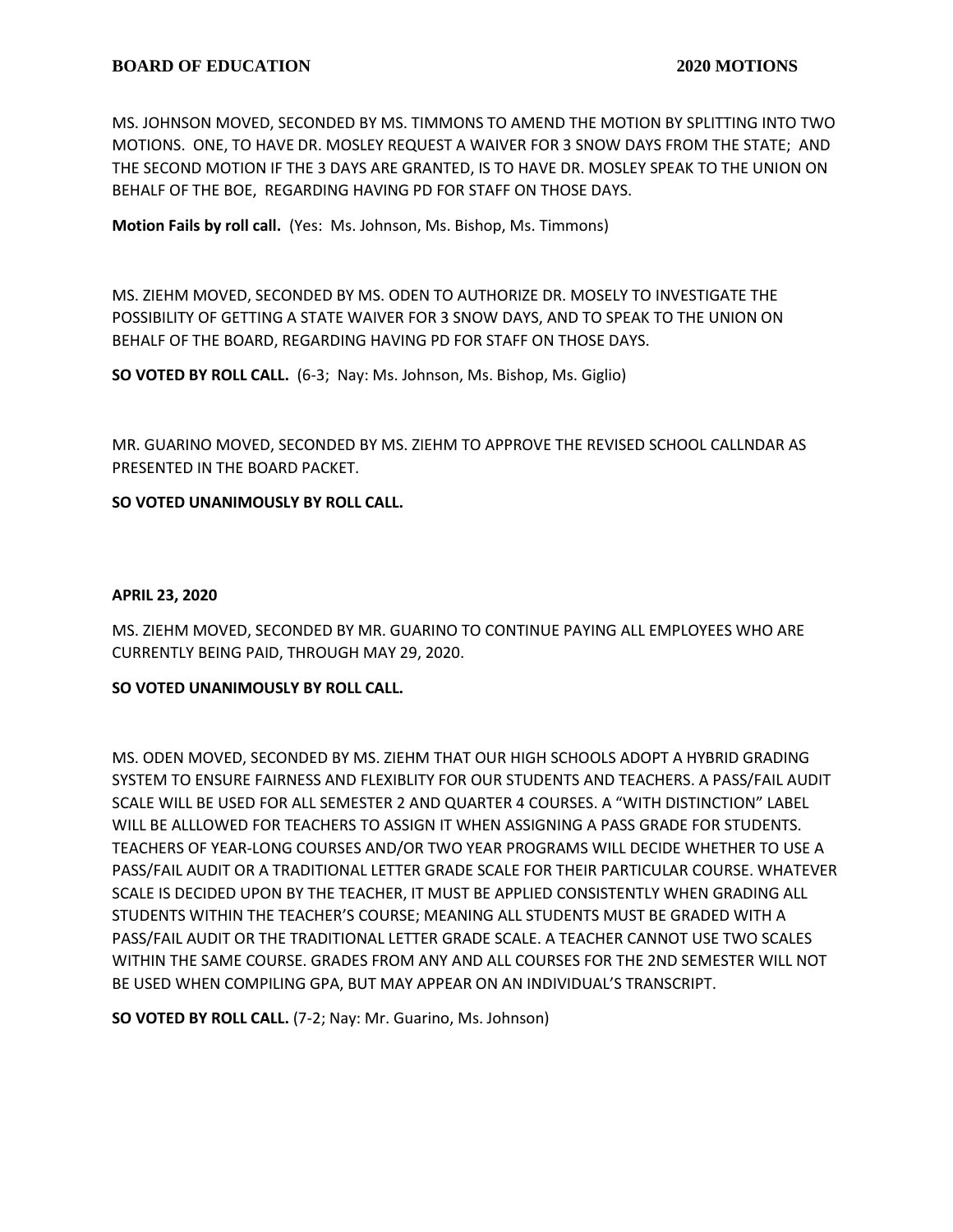#### **APRIL 13, 2020**

MR. GUARINO MOVED, SECONDED BY MS. JOHNSON TO HAVE THE NASHUA SCHOOL DISTRICT JOIN THE AMICUS BRIEF FOR THE CONVAL LAWSUIT.

#### **SO VOTED UNANIMOUSLY BY ROLL CALL.**

MS. BROWN MOVED, SECONDED BY MS. TIMMONS TO APROVE THE PASS/FAIL GRADING EVALUATION METHOD AT THE MIDDLE SCHOOL FOR TRIMESTER 3.

**SO VOTED BY ROLL CALL.** (7-2; Nay: Ms. Johnson, Ms. Oden)

MS. TIMMONS MOVED, SECONDED BY MS. RAYMOND TO APPROVE THE RETIREMENT OF TODD WOODS, GRADE 6, PENNICHUCK MIDDLE, And EFFECTIVE APRIL 20, 2020.

# **SO VOTED UNANIMOUSLY BY ROLL CALL.**

MS. BROWN MOVED, SECONDED BY MS. GIGLIO TO AMEND THE MOTION, TO HAVE MONDAY APRIL 27TH OFF, AND HAVE SCHOOL THE REMAINDER OF THAT WEEK, DUE TO THE COVID-19 PANDEMIC.

#### **SO VOTED UNANIMOUSLY BY ROLL CALL.**

MS. ZIEHM MOVED, SECONDED BY MS. BISHOP TO SUSPEND PUBLIC COMMENTS DURING MEETINGS FOR THE DURATION OF THE PANDEMIC.

**SO VOTED BY ROLL CALL.** (8-1; Nay: Ms. Johnson)

MS. ZIEHM MOVED, SECONDED BY MS. RAYMOND TO APPROVE BOE PRESIDENT,

MS. RAYMOND'S SIGNATURE ON THE NSD COLLABORATIVE LETTER TO THE NH DEPARTMENT OF EDUCATION.

**SO VOTED BY ROLL CALL.** (8-0-1; Ms. Giglio abstained)

MS. TIMMONS MOVED, SECONDED BY MS. ZIEHM TO APPROVE THE APRIL AND MAY BOE PROPOSED MEETING CALENDERS AS DISCUSSED THIS EVENING.

# **SO VOTED UNANIMOUSLY BY ROLL CALL.**

MS. RAYMOND MOVED, SECONDED BY MS. ZIEHM TO PAY FIRST STUDENT 80% OF THEIR BASE DAILY RATE OF THE BUS CONTRACT UNTIL MAY 1ST.

**SO VOTED BY ROLL CALL.** (8-0-1; Ms. Timmons abstained)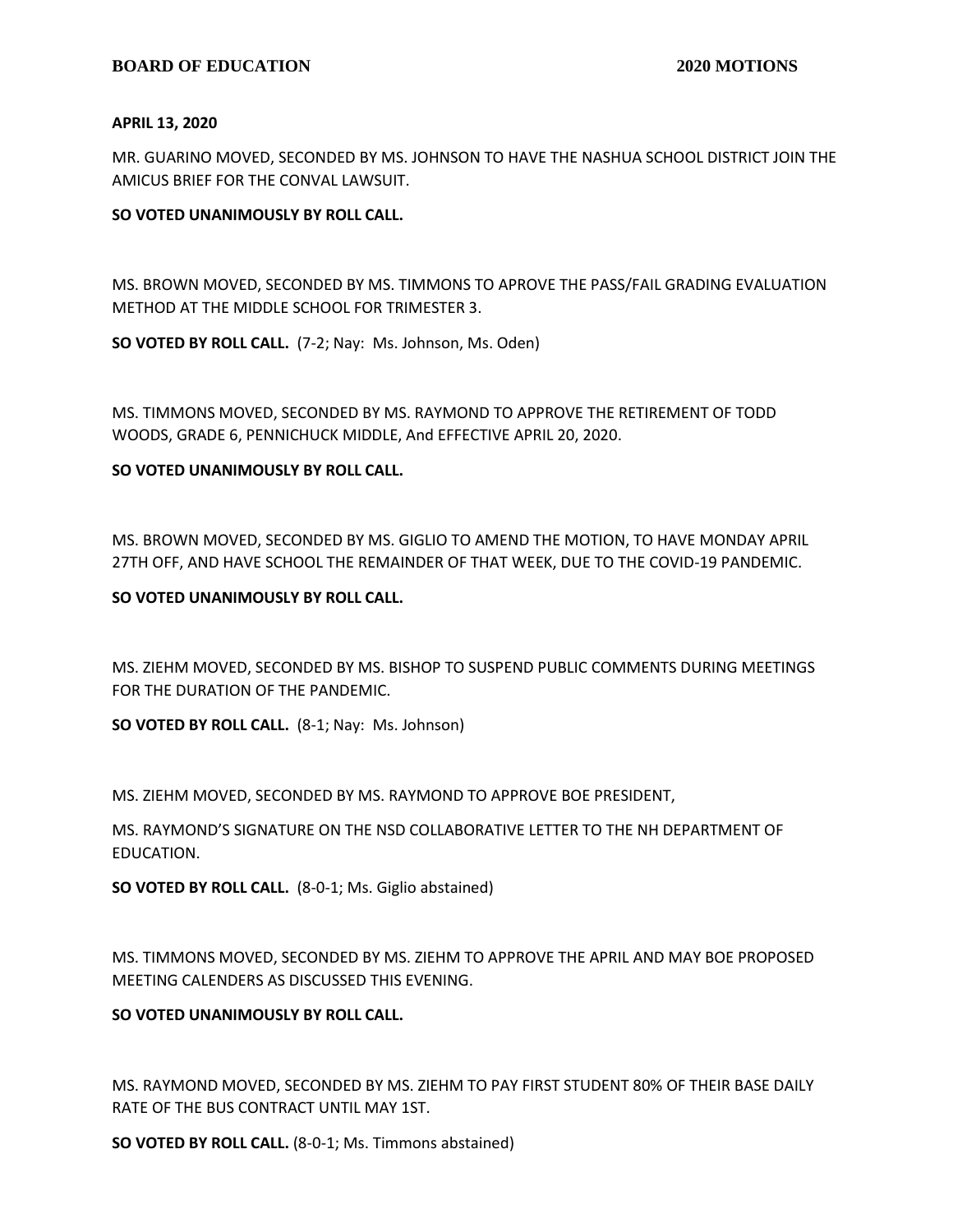#### **MARCH 30, 2020**

MS. ODEN MOVED, SECONDED BY MS. BROWN TO CONTINUE PAYING ALL REGULARLY SCHEDULED EMPLOYEES THROUGH APRIL 24TH.

#### **SO VOTED UNANIMOUSLY BY ROLL CALL.**

MS. TIMMONS MOVED, SECONDED BY MS. ODEN TO TABLE THE QUESTION OF APRIL VACATION UNTIL WE HEAR FROM THE UNION AND THE SURVEY OF STAFF AND PARENTS.

**SO VOTED BY ROLL CALL.** (8-1; Nay: Ms. Brown)

#### **MARCH 18, 2020**

MS. BROWN MOVED, SECONDED BY MS. BISHOP TO DO THE CONSENT AGENDA AND THE FINANCE & OPERATIONS COMMITTEE MOTIONS ONLY, AND THAT WE ALLOW DISCUSSION; AND ALLOW THE 2 INDIVIDUALS WHO CAME OUT TONIGHT TO SPEAK FOR 2 MINUTES EACH.

#### **SO VOTED BY ROLL CALL.**

#### **MARCH 13, 2020**

MS. BISHOP MOVED, SECONDED BY MS. JOHNSON, THAT DUE TO AN OVERLAP OF STAFF AND STUDENT ATTENDANCE AT OUT-OF-STATE AND INTERNATIONAL EVENT LOCATIONS; AND TO SUPPORT THE CDC'S RECOMMEMDATION OF SOCIAL DISTANCING, I MOVE TO CLOSE THE NASHUA SCHOOLS FOR 5 DAYS BEGINNING ON MARCH 16, 2020. ALL STAFF WILL HAVE PAID LEAVE EXCEPT FOR ESSENTIAL PERSONNEL WHO REPORT AS USUAL, AS DETERMIND BY THE SUPERINTENDENT. FURTHER MOVEMENT WILL BE REVIEWED AS MORE INFORMATION BECOMES AVAILABLE.

# **SO VOTED BY ROLL CALL.**

#### **FEBRUARY 17, 2020**

MS. TIMMONS MOVED, SECONDED BY MR. GUARINO TO AUTHORIZE THE SUPERINTENDENT TO NEGOTIATE A PPA WITH REVISION ENERGY, TO INSTALL SOLAR ON DR. CRISP ELEMETNARY SCHOOL AND FAIRGROUNDS MIDDLE SCHOOL.

**SO VOTED BY ROLL CALL.** (6-2; Nay: Ms. Johnson, Ms. Ziehm)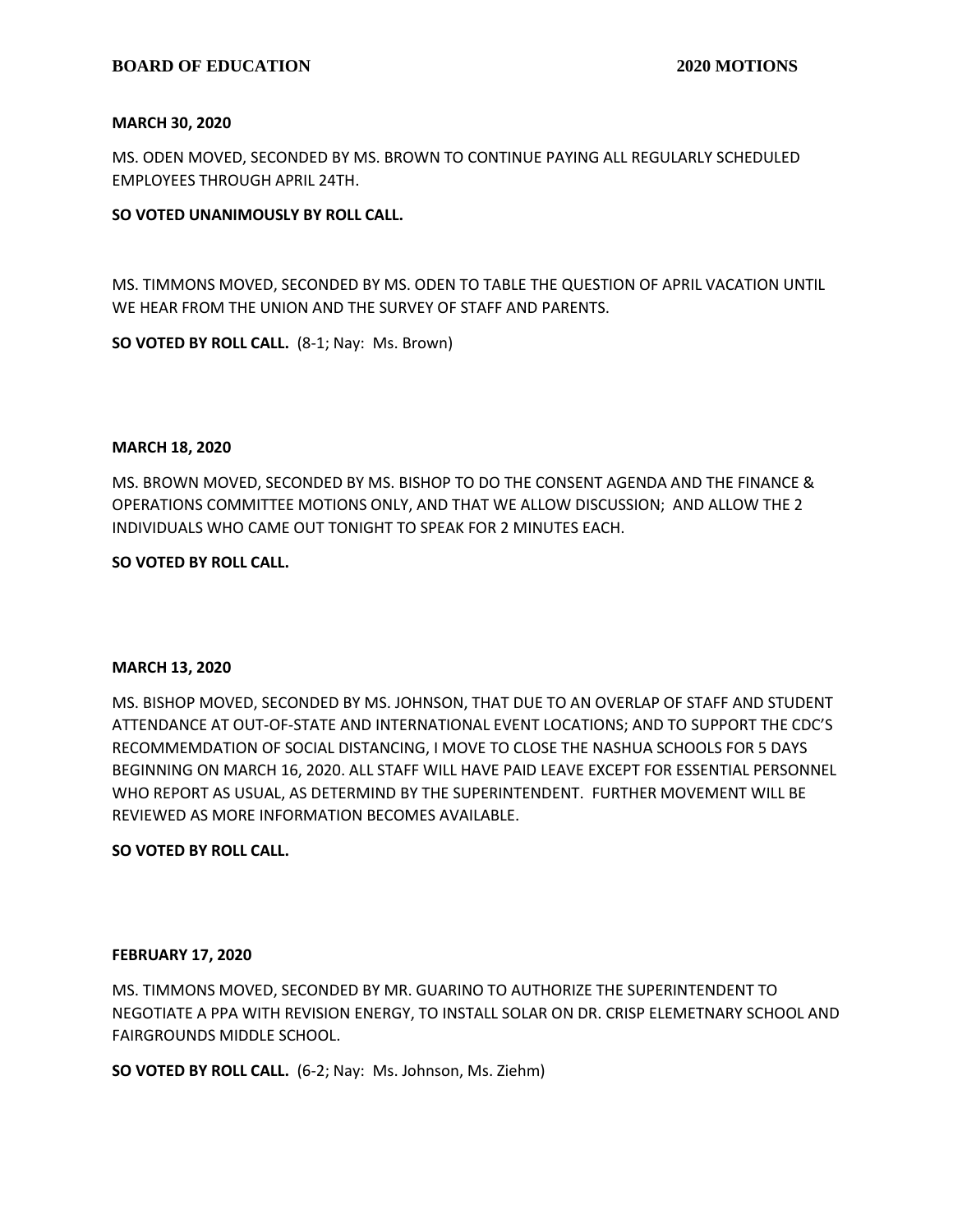MS. BISHOP MOVED, SECONDED BY MR. GUARINO TO APPROVE PROPOSED POLICY EF – FOOD SERVICE MANAGEMENT.

**SO VOTED.**

MS. BISHOP MOVED, SECONDED BY MS. BROWN TO RESCIND POLICY 9130 – FOOD SERVICE OPERATIONS.

# **SO VOTED.**

MS. BISHOP MOVED, SECONDED BY MS. ZIEHM TO RESCIND POLICY 9215 – MENUS.

# **SO VOTED.**

MS. BISHOP MOVED, SECONDED BY MS. ZIEHM TO RESCIND POLICY 9220 – FINANCING THE SCHOOL LUNCH AND MILK PROGRAMS.

# **SO VOTED.**

MS. BISHOP MOVED, SECONDED BY MS. ZIEHM TO APPROVE PROPOSED POLICY EFC – FREE AND REDUCED-PRICE LUNCH, AS PRESENTED.

# **SO VOTED.**

MS. BISHOP MOVED, SECONDED BY MS. ZIEHM TO RESCIND POLICY 9210 – OBJECTIVES OF THE TYPE A BREAKFAST, LUNCH AND MILK PROGRAMS.

# **SO VOTED.**

MS. BISHOP MOVED, SECONDED BY MS. BROWN TO APPROVE POLICY JFABD – ADMISSION OF HOMELESS STUDENTS, AS PRESENTED.

# **SO VOTED.**

MS. BISHOP MOVED, SECONDED BY MS. ZIEHM TO APPROVE PROPOSED POLICY JFABD-R – ADMISSION OF HOMELESS STUDENTS, DISPUTE RESOLUTION FORM.

# **SO VOTED.**

MS. ODEN MOVED, SECONDED BY MS. JOHNSON TO ACCEPT AND PLACE ON FILE THE FY20 JANUARY TRANSFER REPORT. **SO VOTED.**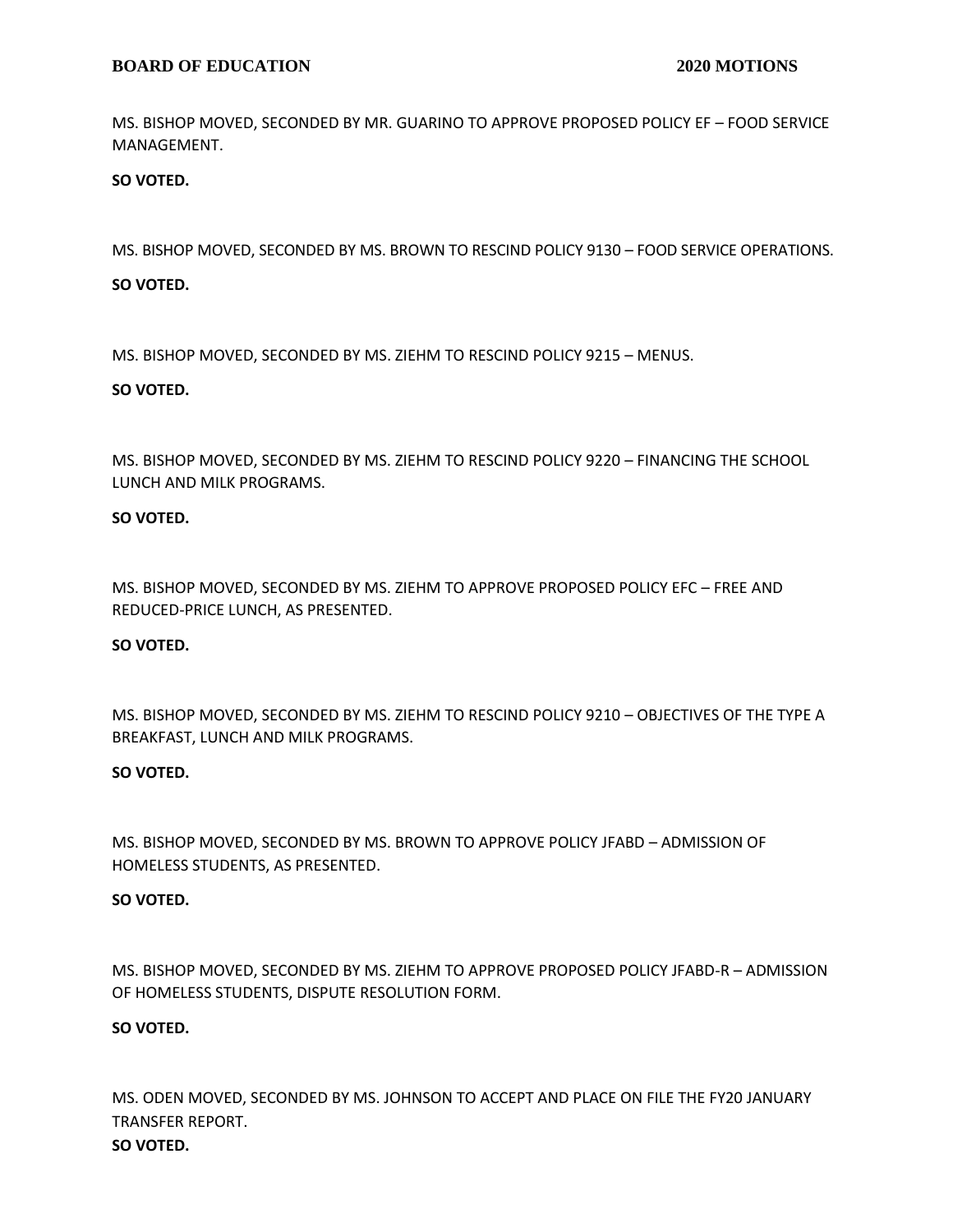MS. TIMMONS MOVED, SECONDED BY MS. ODEN APPROVE GREGORY RODRIGUEZ, DIRECTOR OF TECHNOLOGY, DISTRICT WIDE, FOR THE 2019-2020 SCHOOL YEAR, AT AN ANNUAL SALARY OF \$95,555.

# **SO VOTED.**

MS. TIMMONS MOVED, SECONDED BY MS. ODEN TO RECOMMEND APPROVE JACILYN HACKETT, DIRECTOR OF GUIDANCE, NASHUA HIGH SCHOOL NORTH, FOR THE 2019-2020 SCHOOL YEAR, AT AN ANNUAL SALARY OF \$86,500.

# **SO VOTED.**

MS. TIMMONS MOVED, SECONDED BY MS. BROWN TO APPROVE THE REVISED PERSONNEL RECOMMENDATIONS DATED 02/17/20.

# **SO VOTED.**

MS. ZIEHM MOVED, SECONDED BY MS. TIMMONS TO APPROVE THE SAFETY MEMORANDUM OF UNDERSTANDING THAT WAS IN OUR PACKETS THIS WEEK.

# **SO VOTED.**

# **JANUARY 7, 2020**

MS. ODEN MOVED, SECONDED BY MS. TIMMONS, TO ACCEPT AND PLACE ON FILE THE FY20 DECEMBER TRANSFER REPORT, AS PRESENTED AND ACCEPTED AT THE 1/14/20 F&O MEETING.

# **SO VOTED.**

MS. TIMMONS MOVED, SECONDED BY MS. GIGLIO TO APPROVE PROPOSED POLICY DKA – PAYROLL PROCEDURES, AS PRESENTED.

# **SO VOTED.**

MS. BISHOP MOVED, SECONDED BY MS. TIMMONS TO RESCIND POLICY 1470 – PAYROLL PROCEDURES **SO VOTED.**

MS. BISHOP MOVED, SECONDED BY MS. JOHNSON TO RESCIND POLICY 10211 – PUPIL INSURANCE.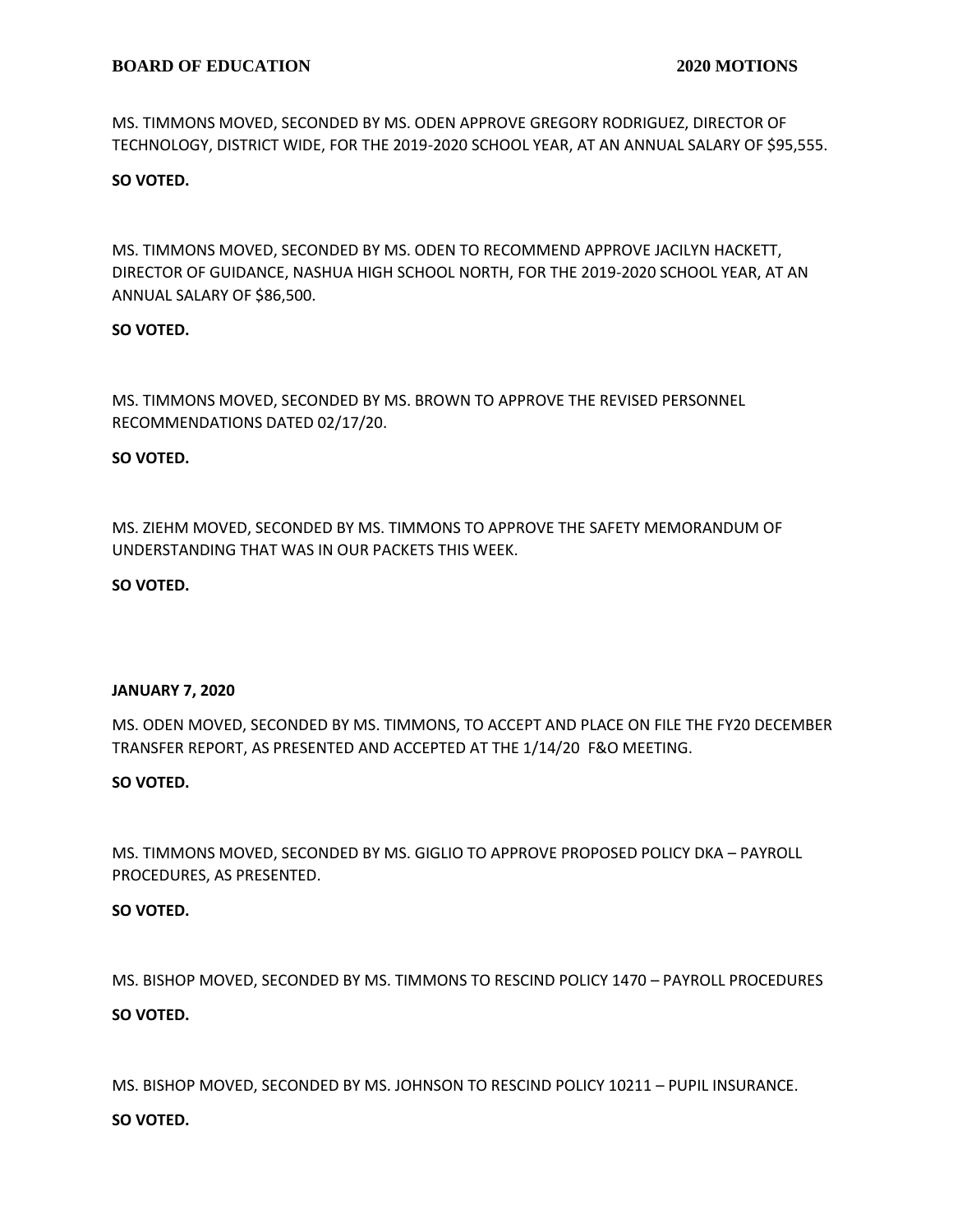MS. BISHOP MOVED, SECONDED BY MS. JOHNSON TO APPROVE POLICY EEA – PUPIL TRANSPORTATION SERVICES, AS PRESENTED.

# **SO VOTED.**

MS. BISHOP MOVED, SECONDED BY MS. JOHNSON TO RESCIND POLICY 5423 – SUSPENSION OF BUS ROUTES.

#### **SO VOTED.**

MS. BISHOP MOVED, SECONDED BY MS. TIMMONS TO RESCIND POLICY 5422 – SMOKING, LIGHTING MATCHES OR PLAYING WITH HAZARDOUS ITEMS ON SCHOOL BUSES.

#### **SO VOTED.**

MS. BISHOP MOVED, SECONDED BY MS. TIMMONS TO RESCIND POLICY 9211 – PROHIBITION ON SALE OF MINIMAL NUTRITIVE VALUE FOOD.

#### **SO VOTED.**

MS. BISHOP MOVED, SECONDED BY MS. TIMMONS TO RESCIND POLICY 8510 – PROGRAM FOR RETENTION OF WELL QUALIFIED PERSONNEL.

#### **SO VOTED.**

MS. BISHOP MOVED, SECONDED BY MR. GUARINO TO APPROVE POLICY KIB – VISITS TO SCHOOLS BY CANDIDATES AND PUBLIC OFFICIALS, AS PRESENTED.

#### **SO VOTED.**

MS. BROWN MOVED, SECONDED BY MS. TIMMONS TO ADOPT GREAT MINDS/EUREKA MATH FOR GRADES K-8.

#### **SO VOTED.**

MS. BROWN MOVED, SECONDED BY MS. TIMMONS TO ACCEPT THE NHDOE MTSS-B GRANT FOR \$50,000.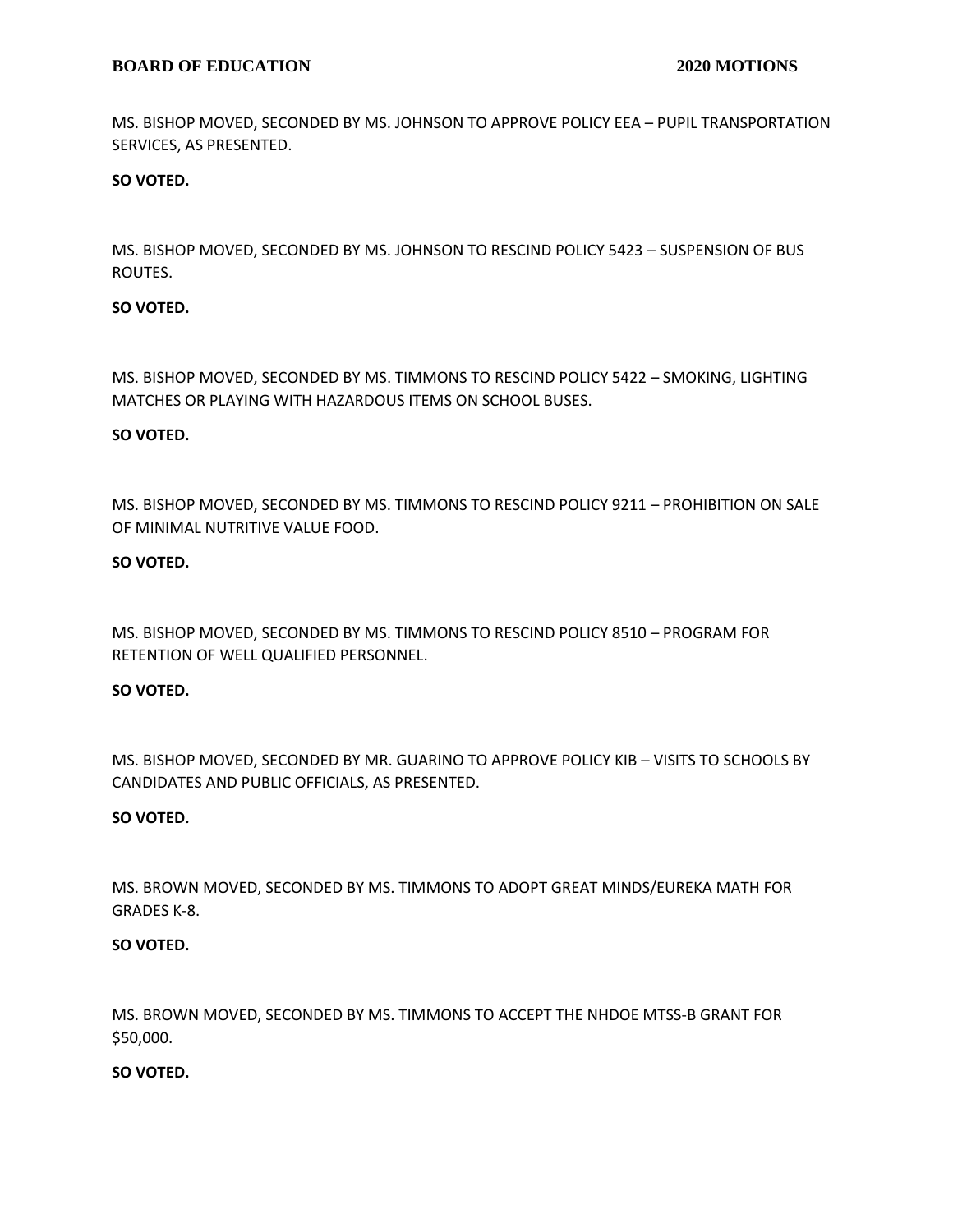MS. BROWN MOVED, SECONDED BY MS. TIMMONS TO APPROVE CONTRACT FOR SERVICES BETWEEN WITH THE YACKLEY CONSULTING GROUP, PLLC FOR TRAUMA-RESPONSIVE SCHOOL TRAINING/SUPPORT FOR \$21,600.00 TO BE FUNDED BY THE TITLE IV GRANT.

#### **SO VOTED.**

MS. BROWN MOVED, SECONDED BY MS. JOHNSON TO APPROVE THE CONTRACT FOR SERVICES WITH MCG TO LEDGE STREET ELEMENTARY SCHOOL FOR PD, TRAINING, AND SUPPORT FOR \$15,000 TO BE FUNDED BY THE CSI GRANT.

#### **SO VOTED**.

MS. BROWN MOVED, SECONDED BY MS. RAYMOND TO APPROVE THE CONTRACT FOR SERVICES WITH BAKER EVALUATION RESEARCH AND CONSULTING FOR PROFESSIONAL DEVELOPMENT AT LEDGE STREET ELEMENTARY SCHOOL FOR \$30,000.00 TO BE FUNDED BY THE CSI GRANT.

#### **SO VOTED.**

MS. TIMMONS MOVED, SECONDED BY MS. ODEN TO APPROVE THE REVISED PERSONNEL RECOMMENDATIONS DATED 01/27/20.

#### **SO VOTED.**

MS. ODEN MOVED, SECONDED BY MS. TIMMONS TO MOVE THE HR AND BOE MEETINGS FROM WEDNESDAY, MARCH 18, 2020 TO MONDAY, MARCH 16, 2020.

#### **SO VOTED.**

MS. BROWN MOVED, SECONDED BY MS. RAYMOND TO MOVE THE HR AND BOE MEETINGS FROM WEDNESDAY, FEBRUARY 19, 2020 TO MONDAY, FEBRUARY 17, 2020.

#### **SO VOTED.**

MS. RAYMOND MOVED, SECONDED BY MS. TIMMONS TO MOVE THE MARCH EARLY RELEASE DATE FOR THE HIGH SCHOOLS FROM MARCH 18, 2020 TO MARCH 25, 2020 DUE TO THE SAT AND PSAT TESTING.

#### **SO VOTED.**

MS. GIGLIO MOVED, SECONDED BY MS. JOHNSON TO REIMBURSE THE SUPERINTENDENT FOR HIS MOVING EXPENSES IN THE AMOUNT OF \$3,500, AS ALLOWED BY HIS CONTRACT.